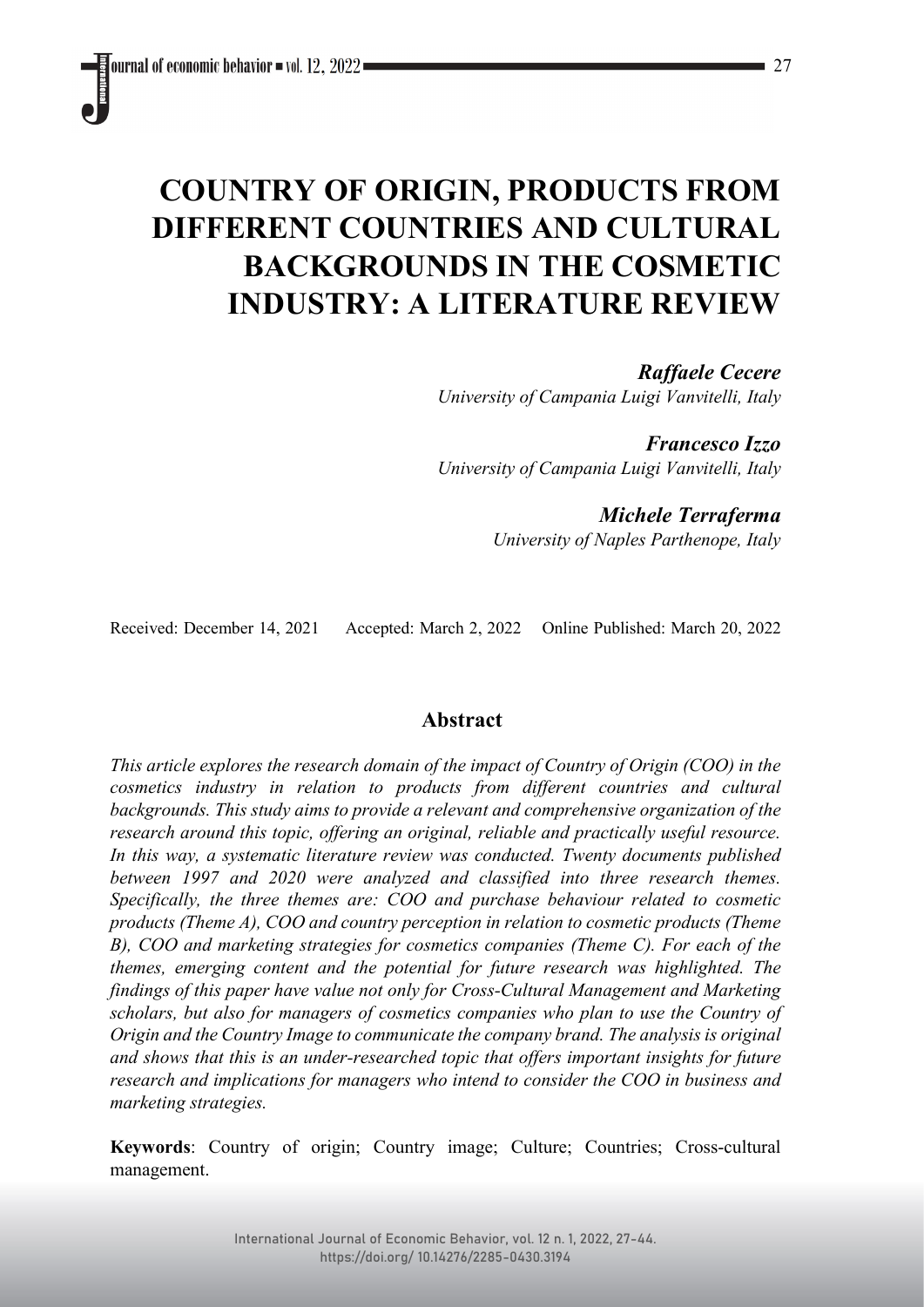## **1. Introduction**

The Country of origin (COO) has its roots at the end of the First World War, with a different meaning than the one that today is part of our common imagination: the "Made in" label was in fact compulsorily placed on products coming from defeated countries, such as Germany, to mark them as products to be avoided (Munjal, 2014). The concept of COO was studies for the first time in economic terms since 1965, when Schooler (1965) empirically demonstrated that identical products were perceived differently in relation to their country of origin. Nowadays, in an increasingly connected and globalized world where consumers can purchase products from all over the globe, the COO has significant importance. In particular, it represents not only the image, reputation and stereotypes that businessmen and consumers attribute to the products of a given country (Nagashima, 1970), but also the set of beliefs that consumers have about the countries themselves (Strutton et al., 1995; Roth & Romeo, 1992; Kotler & Gertner, 2002). In addition, the COO is considered as an extrinsic feature along with the brand and therefore can act as an additional assurance during the purchase process of a product with which one is unfamiliar (Josiassen & Harzing, 2008).

This phenomenon, which is triggered by the importance of the COO, is also classified as the halo effect (Han, 1989). On the other hand, as consumers become more familiar with a country's products, the country image may become a construct that summarizes consumers' beliefs about product attributes, which inevitably affects their attitudes towards the brands associated with those products (Han, 1989). However, the phenomenon related to COO involves very often some categories of products and not all products from the same country. For example, Japanese wine producers have a harder time gaining credibility in the market than camera and television manufacturers from the same country. Similarly, German cars, sporting goods and computers designed in the United States (Hamzaoui & Merunka, 2006) are perceived positively by consumers compared to others from other countries. In this vein, the purchasing process of consumers turns out to be influenced by country-product associations that are in turn the result of the information that consumers have about the country of origin, as in the case of shoes made in Italy and perfumes made in France (Kalicharan, 2014).

Moreover, with regard to Italian products, those related to the agri-food, clothing and home furnishings industries are perceived worldwide as synonymous with quality linked to the high creative content of the industrial process, which validates the term "Italian style". In this regard, De Nisco and Mainolfi (2016) showed that foreign perception of Italy and Italian products is linked to the image of the cultural heritage of the Italian country brand and has a significant interaction with some cultural attributes (such as culinary tradition, aesthetics and art) and with the main product categories of the so-called Italian 'Bello e Ben Fatto' (such as food, leather goods, design and home furnishings). In addition, Italian excellence in some industries has generated the phenomenon of 'Italian Sounding' (Francioni & Albanesi, 2017), which consists in the use of words (i.e. recipe names and person's names and surnames) and images (i.e. the flag or geographical references such as Italian locations or monuments) evocative of Italy, in order to promote and market products that are actually not Made in Italy. Francioni and Albanesi (2017) demonstrated with a sample of German consumers, that Italian sounding damages the perception of 'Made in Italy', since very often consumers do not pay much attention to the label during purchase.

Some scholars (Maheswaran, 1994; Gürhan-Canli & Maheswaran, 2000) have examined the COO phenomenon according to its cognitive aspect, evaluating the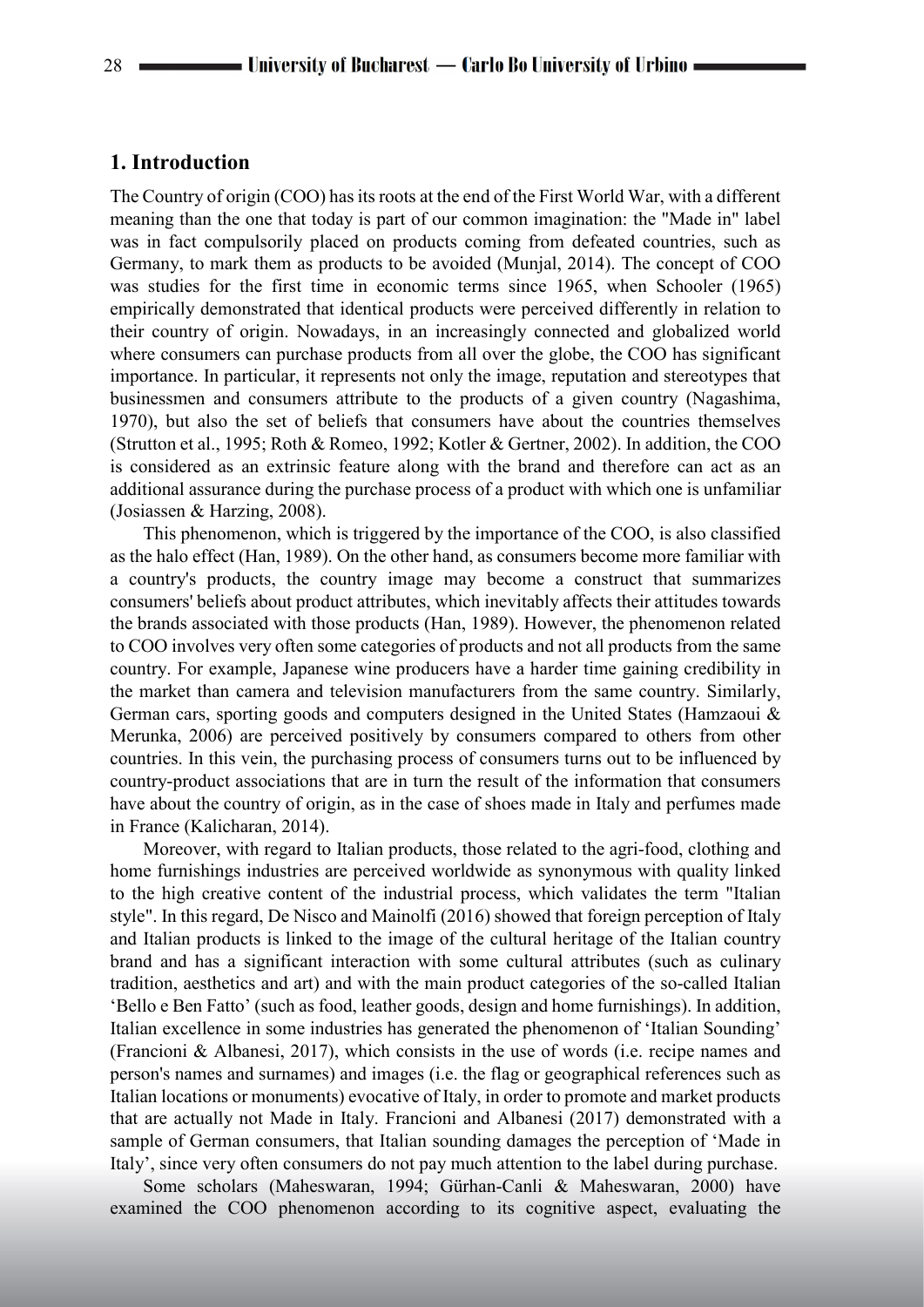conditions under which consumers are more likely to use COO in their decision-making process. In these cases, it was found that when consumers are faced with choosing a product, they very often tend to minimize the effort to process information (Maheswaran, 1994) and for this reason they use COO as a heuristic to quickly make a judgment and evaluate a product based on the degree of certainty (or uncertainty) they have regarding the quality of the product (Maheswaran, 1994; Gürhan-Canli & Maheswaran, 2000). On the other hand, other scholars (Klein et al., 1998; Chen et al., 2014; Septianto et al., 2020) have analysed COO according to the emotional aspect. For example, Klein and colleagues (1998) showed that Chinese consumers are unlikely to purchase Japanese products because of the memory of Japanese occupation on their territory. From an emotional perspective, it follows that the positive emotions an individual has about a country will affect a product from that country in a positive way, and conversely, negative emotions will affect a product from that country in a negative way (Chen et al., 2014). However, contrary to this claim, Septianto and colleagues (2020) showed that in cases where the COO has a less favourable image, emotions have a greater influence on consumer purchase behaviour, highlighting the moderating effect of the COO in matching country and product-related emotions.

In light of these elements, this paper aims to study the importance of the concept of COO related to cosmetic products and understand how its perception changes not only depending on the cultural context in which the study takes place, but also in relation to the COO of the products under consideration. Therefore, a review of all existing literature related to studies that have linked the concept of COOs to cosmetic products and have addressed the topic from an economic and cross-cultural perspective was conducted. Moreover, in the literature there was no review of the literature related to COO dedicated to the cosmetics sector, therefore the originality of this study goes to fill this gap by analysing the phenomenon from a cross-cultural point of view. The literature review follows a fully systematic and replicable process involving research, inductive analysis, and organization of previous studies based on recurring findings and cultural contexts of reference.

Thus, the following research question guides the study:

## RQ*. How has the impact of COO in the cosmetics industry been studied in relation to products from different countries and cultural backgrounds?*

Since COO is often considered a synonym for Country Image (CI) (Yagci, 2001), they are also considered in this review in this way, although they are actually mean different things. Effectively, CI represents the set of descriptive, inferential, and informational beliefs that people have about a particular country (Martin & Eroglu, 1993) and this occurs in relation to mental representations of people, products, culture, and national symbols (Verlegh & Steenkamp, 1999), combined with other factors such as economic and political maturity, historical events and relationships, technological virtuosity (Bannister & Saunders, 1978), and environmental issues (Allred et al., 2000). This paper inventories the entire domain of COO related to cosmetics to provide comprehensive, relevant, and organized research support. Several studies were reviewed, inductively synthesized, and classified in relation to their findings and cultural reference contexts, while also attempting to identify major research themes. Finally, this study adopts a cross cultural approach in order to open a discussion regarding the phenomena, issues, inconsistencies and intermediate debates on which new research can be conducted, facilitating the sharing and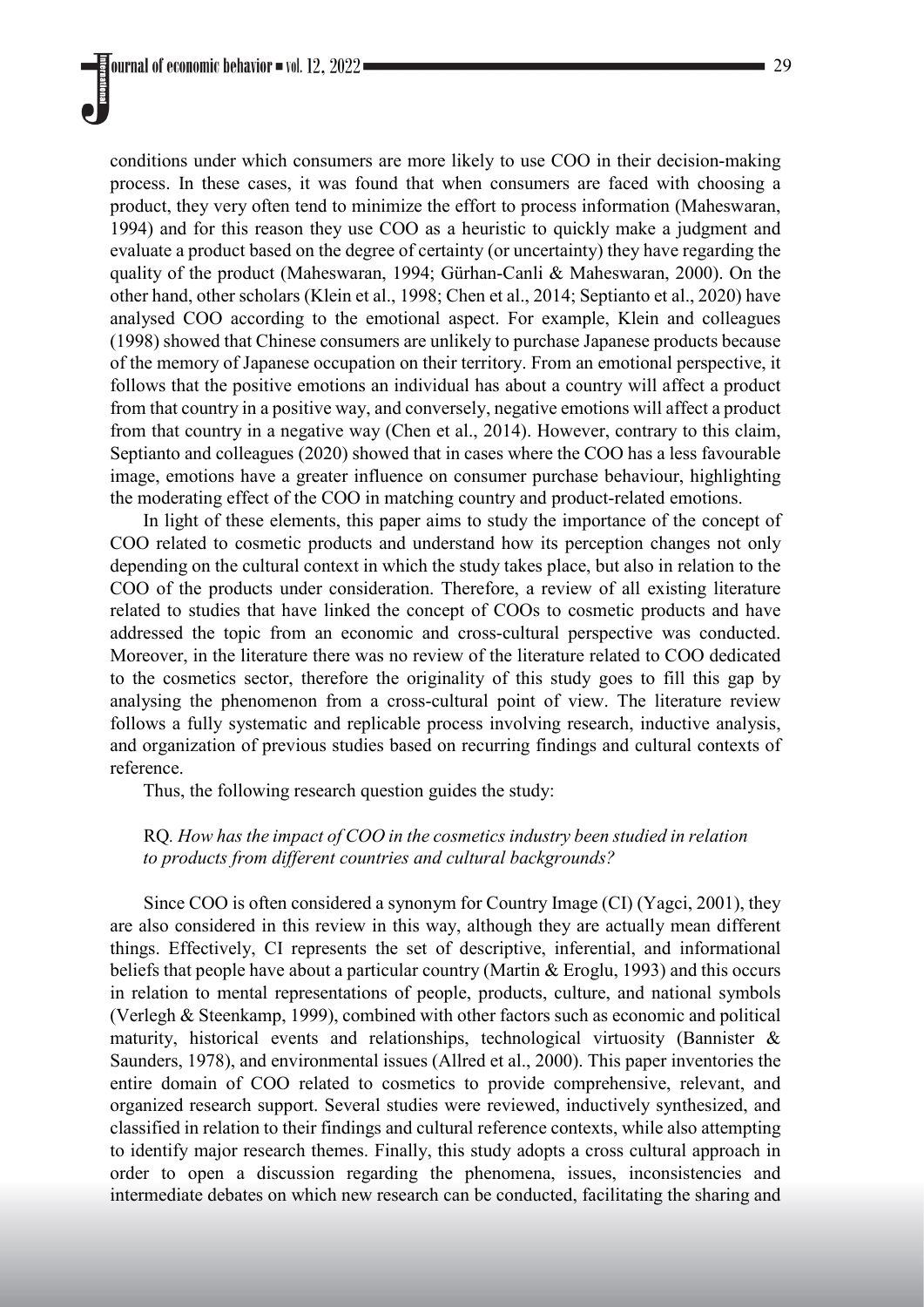reusing of meaningful information in relation to different cultural contexts. The next part of the study presents the research method including its scope and analytical procedures. This is followed by our findings, including observations of the literature and areas for future investigation. This leads to a more general discussion and conclusions of the work combined with a future research agenda.

## **2. Methodology**

To ensure a comprehensive state of the art about the concept of country of origin in the cosmetics industry and to ensure replicability for future research, the process of systematic literature review was followed. In fact, systematic literature reviews aim to provide a reliable and scientific overview of ongoing research on a specific topic and provide guidance for future research (Petticrew & Roberts, 2008). Furthermore, the purpose of systematic literature reviews is to identify, evaluate, and synthesize all relevant studies using a transparent and replicable process to answer a particular research question (Tranfield et al., 2003). To comply with principles such as transparency, clarity, focus, accessibility, and synthesis, a search protocol was followed and based on it, the criteria for searching, including, and excluding papers were established.

The first step of the review was to define a search protocol compliant with the research aim to review articles dealing with the impact of COO in the cosmetics industry in relation to products from different countries and cultural contexts. Eligible studies for this review could refer to both the concept of COO and CI related to cosmetic products in different cultural contexts from both an economic and cross-cultural perspective. During the search, the terminology Country of origin image (COI) also emerged: it too was considered suitable for our review. Thus, the first inclusion criterion was to find and analyze studies in the literature that linked the concept of COO (or CI and equivalent terminologies) to cosmetic products in different cultural contexts from both an economic and cross-cultural perspective. In addition, the second inclusion criterion required that the research had been open to collect both empirical studies, conceptual studies, and reviews. In addition, a third inclusion criterion was that articles published in peer-reviewed journals were included in a priority way because these articles are considered more reliable due to the double-blind review process they undergo before being published (Podsakoff et al. 2005). Moreover, a fourth inclusion criterion, stated that both high-impact and low-impact journals were considered, as long as the articles belonging to them met the other inclusion criteria. Finally, under the fifth inclusion criterion, books, book chapters, and working papers were considered and allowed as exceptions if they were strongly in line with the other inclusion criteria. In contrast, papers that did not deal with the concept of COO, or CI, related to cosmetic products in different cultural contexts according to perspectives other than economic and cross-cultural were excluded. Furthermore, papers that did not consider COO and CI as the central topic of the work were also excluded. Finally, periodicals, conference proceedings were also excluded. Inclusion and exclusion criteria are also provided in the table below (Table 1). Subsequently, the research took place in the second step. Specifically, the search for papers was done by first entering the keywords (Table 1) into the EBSCO, Scopus and Google Scholar search engines without limiting the search to a specific time period and by searching through the titles and abstracts of the content. In addition, a manual search for relevant articles was conducted through the reference lists of relevant articles found in previous steps. Moreover, the same keywords were manually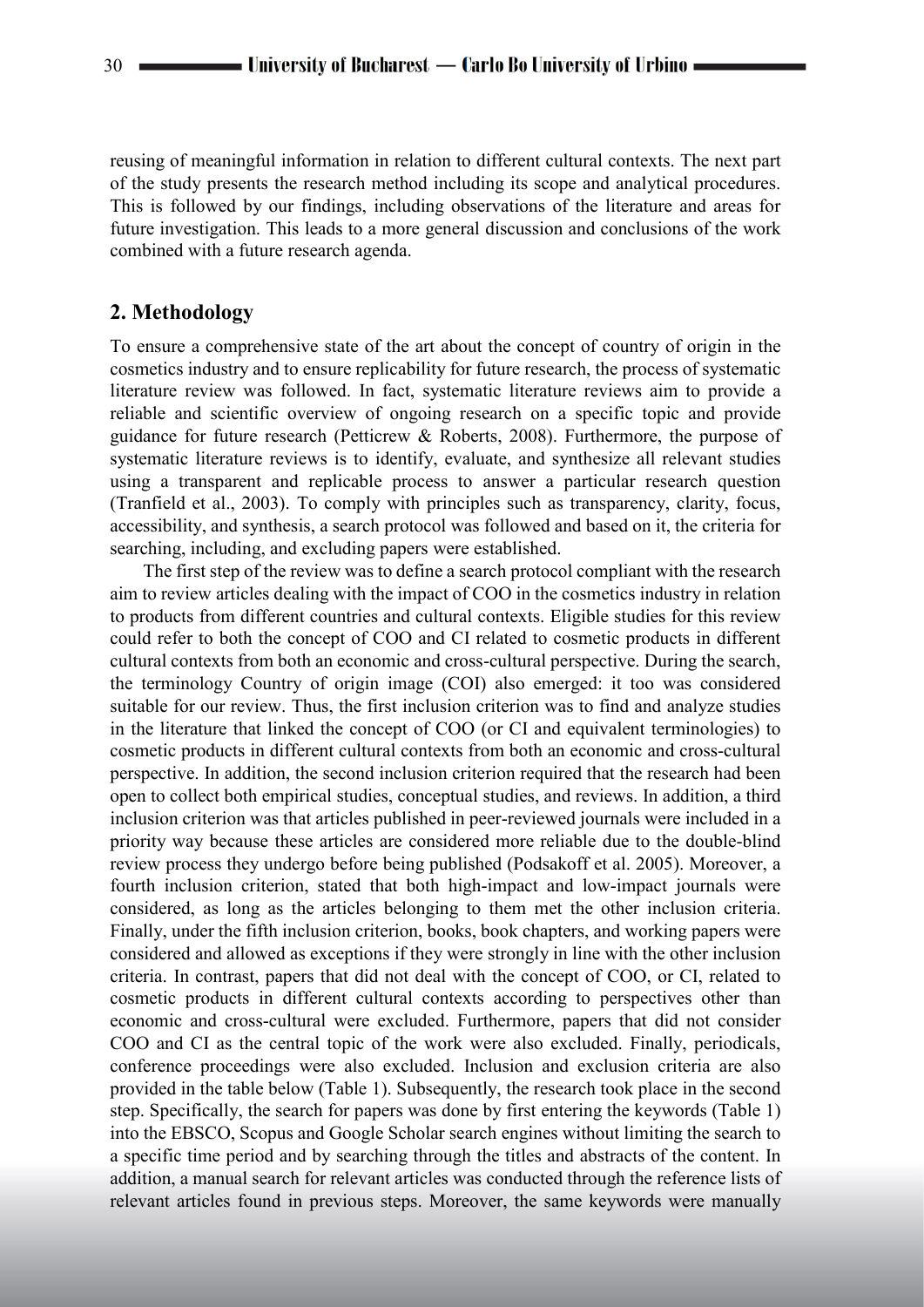entered on the journal search engines in order to identify additional studies that might have escaped the automatic search of the previously mentioned databases. Finally, 20 papers (19 from peer-reviewed journals and one book chapter) were identified for inclusion in the final database for our analysis.

| Inclusion criteria        | 1. Papers that linked the concept of COO (or CI and equivalent<br>terminologies) to cosmetic products in different cultural contexts<br>from both an economic and cross-cultural perspective;<br>2. Empirical AND conceptual AND review;<br>3. Peer-reviewed journal articles preferentially;<br>4. Both high-impact journals and lower-impact journals;<br>5. Exceptions for books, book chapters and working papers if they<br>were strongly in line with the other inclusion criteria. |  |  |
|---------------------------|-------------------------------------------------------------------------------------------------------------------------------------------------------------------------------------------------------------------------------------------------------------------------------------------------------------------------------------------------------------------------------------------------------------------------------------------------------------------------------------------|--|--|
| <b>Exclusion Criteria</b> | 1. Papers that did not consider COO as a central topic of the paper;<br>2. Periodicals and conference proceedings.                                                                                                                                                                                                                                                                                                                                                                        |  |  |
| Research Method - Stage I | 1. Admission criteria for general keyword search using Scopus,<br>EBSCO, and Google Scholar;<br>2. Initial focus on: a) citation and abstract, and b) title.<br>3. Key words:<br>• Country of Origin and cosmetic<br>Country Image and cosmetic<br>Country of Origin and perfume<br>$\bullet$<br>Country Image and perfume<br>Country of Origin and skincare<br>٠<br>Country Image and skincare<br>٠                                                                                      |  |  |
| Search method - Stage II  | Manual search of relevant articles through the reference lists of<br>1.<br>relevant articles found in the previous stages;<br>Manual search in search engines of the journals of the studies<br>2.<br>previously identified;<br>Include and evaluate articles deemed suitable for the search<br>1.<br>criteria.                                                                                                                                                                           |  |  |
| Final sample for analysis | $n=20$ (nineteen papers from peer-reviewed journals and one book<br>chapter)                                                                                                                                                                                                                                                                                                                                                                                                              |  |  |

Source: Author's elaboration

# **3. Results**

Subsequently, a Microsoft Excel spreadsheet was used for content coding and comparison. In addition, the methodology of the studies, the samples used for the research, and the countries in which the studies were conducted, the country of origin, or the reference image country were identified. Next, the various contributions were analyzed by identifying not only the value of culture in the various reference contexts in which they take place, but also the main research themes.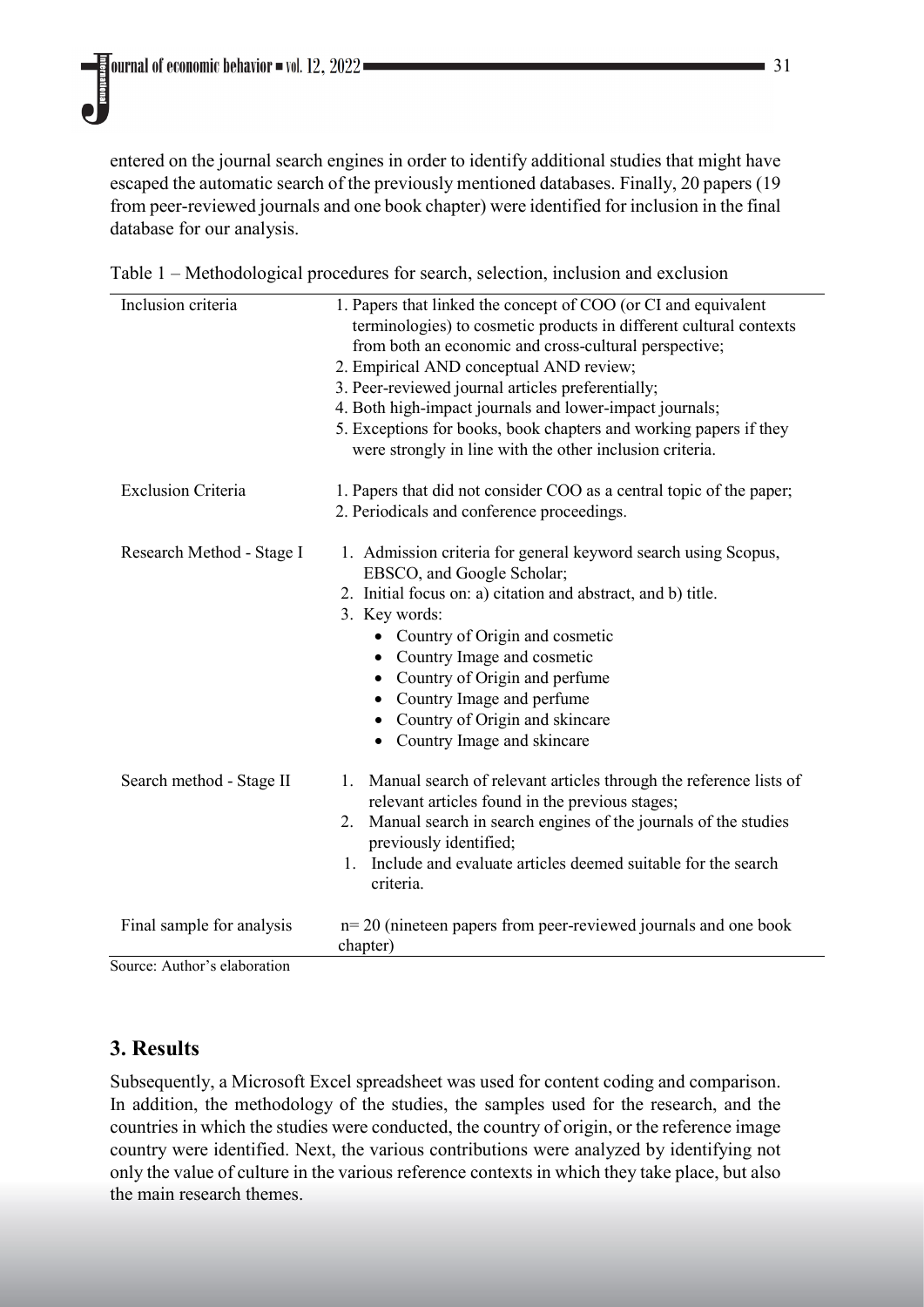An initial analysis of the existing literature shows that the scope of the research ranges from 1997 to 2020. In terms of the methodology adopted, eighteen of them are quantitative studies and only three are qualitative. Finally, three research themes were identified and are reported below. They are: COO and purchasing behavior related to cosmetic products, COO and country perception related to cosmetic products, COO and marketing strategies for cosmetics companies. This information is summarized in Table 2.

| Theme A: COO, CI and purchase of cosmetic products |                                |                                                                                                                             |                                                                          |                                                                                                                                                                                                                                                                                      |  |  |  |
|----------------------------------------------------|--------------------------------|-----------------------------------------------------------------------------------------------------------------------------|--------------------------------------------------------------------------|--------------------------------------------------------------------------------------------------------------------------------------------------------------------------------------------------------------------------------------------------------------------------------------|--|--|--|
| Study                                              | Country of<br>study            | Country of origin                                                                                                           | Sample                                                                   | Methodology                                                                                                                                                                                                                                                                          |  |  |  |
| Zbib et al.,<br>2021                               | Lebanon                        | France and China                                                                                                            | 300 Lebanese<br>female consumers                                         | Quantitative. Structured<br>questionnaires. One-way ANOVA,<br>multinomial logistic regression, single<br>and multiple regression analysis and<br>chi-square tests                                                                                                                    |  |  |  |
| Ishak et al.,<br>2019                              | Bangi<br>Selangor<br>(Malaysia | Not specified                                                                                                               | 150 female<br>consumers from<br>four<br>higher education<br>institutions | Quantitative. Self-administered<br>questionnaire, descriptive, t-test and<br>correlation analyses                                                                                                                                                                                    |  |  |  |
| Moslehpour<br>et al., 2017                         | Taiwan                         | Korea                                                                                                                       | 437 Taiwanese<br>people                                                  | Quantitative. Mean, median, standard<br>deviation and other<br>Descriptive statistics. Exploratory<br>Factor Analysis (EFA), Confirmatory<br>Factor Analysis (CFA), Cronbach's<br>Alpha, Kaiser-Meyet-Olkin (KMO),<br>Bartlett"s test measure, Structural<br>Equation Modeling (SEM) |  |  |  |
| Tjoe and<br>Kim, 2016                              | Indonesia                      | Korea                                                                                                                       | 227 Indonesian<br>consumers                                              | Quantitative. Online surveys. Principal<br>component analysis (PCA), multiple<br>regression and process analysis                                                                                                                                                                     |  |  |  |
| Zbib et al.,<br>2010                               | Lebanon                        | Pantene (KSA,<br>France and<br>USA), Sunsilk<br>(Egypt, Turkey<br>and France),<br>Palmolive<br>(Lebanon, USA<br>and France) | 332 consumers of<br>shampoo                                              | Quantitative. Demographic variables;<br>one-way ANOVA tests                                                                                                                                                                                                                          |  |  |  |
| Marcoux et<br>al., 1997                            | Poland                         | Poland and<br>Western<br>Countries                                                                                          | 265 Polish<br>university students                                        | Quantitative. Univariate analysis of<br>the scores of preference and stepwise<br>multiple regression analysis.                                                                                                                                                                       |  |  |  |
| Azuizkulov<br>2013                                 | Malaysia                       | Not specified                                                                                                               | 227 students from<br>Universiti Utara<br>Malaysia                        | Quantitative. Exploratory Factor<br>Analysis, Correlation Analysis,<br>Regression Analysis                                                                                                                                                                                           |  |  |  |
| Montanari<br>et al., 2018                          | <b>Brazil</b>                  | Ralph Lauren<br>(USA), Chanel<br>(France), Hugo<br>Boss (Germany)                                                           | 329 students                                                             | Quantitative. Questionnaire. 1-5 Likert<br>scale, Descriptive analysis, Kruskal-<br>Wallis tests, non-parametric tests<br>(Mann-Whitney test)                                                                                                                                        |  |  |  |
| Hsu <i>et al.</i> ,<br>2017                        | Taiwan                         | Not specified                                                                                                               | 300 respondents                                                          | Quantitative. Paper-based<br>questionnaire, Structural equation<br>modelling, hierarchical moderated<br>regression                                                                                                                                                                   |  |  |  |

Table 2 – Summary table of studies clustered by theme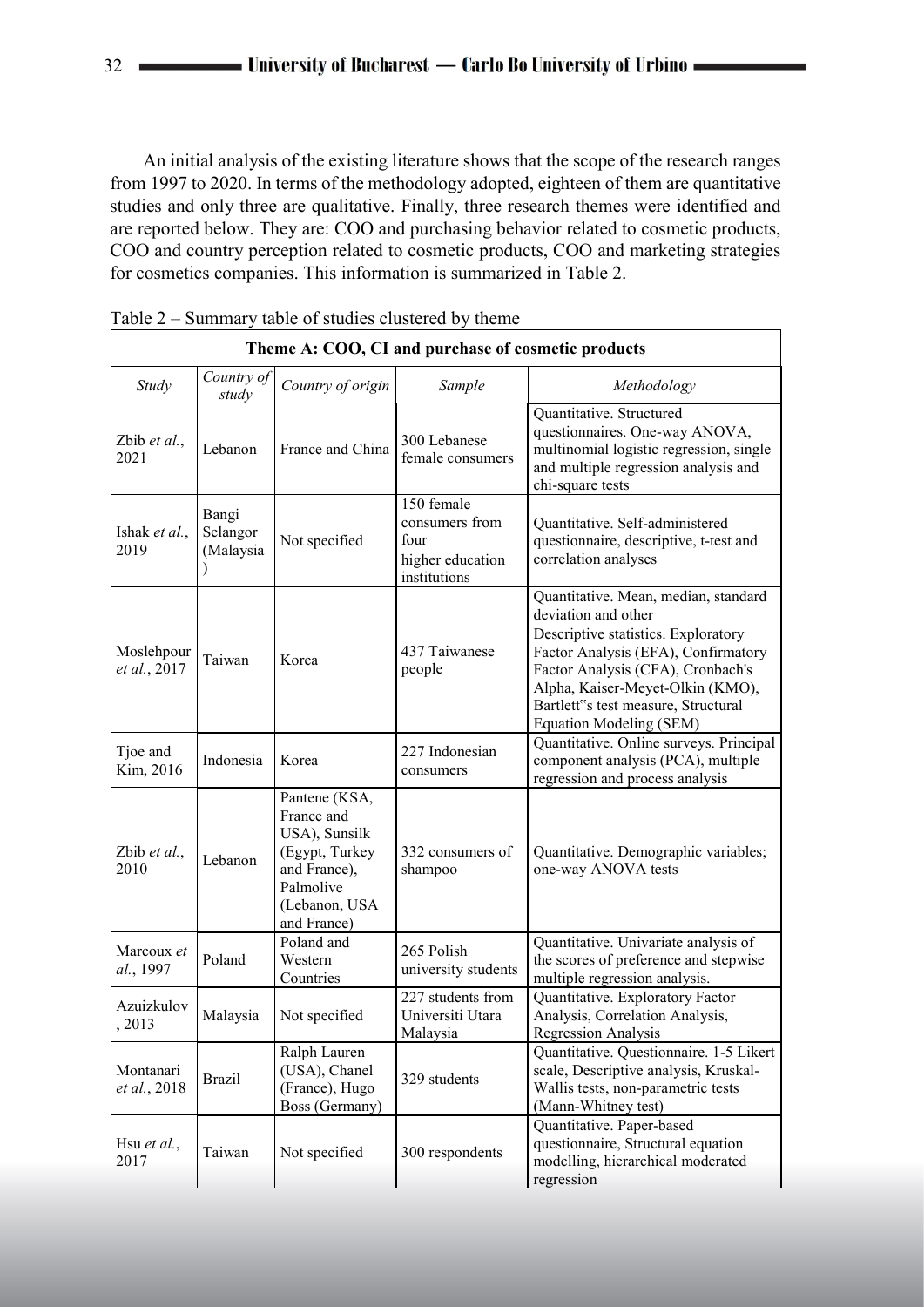| Jin et al.,<br>2020                                              | USA and<br>China                      | Korea                                                                                                                                          | 491 consumers<br>ages 20 and<br>older                                                                                | Quantitative. Structural equation<br>modeling                                        |  |  |  |
|------------------------------------------------------------------|---------------------------------------|------------------------------------------------------------------------------------------------------------------------------------------------|----------------------------------------------------------------------------------------------------------------------|--------------------------------------------------------------------------------------|--|--|--|
| Jin et al.,<br>2019                                              | USA,<br>France,<br>China,<br>Vietnam  | Korea                                                                                                                                          | 900 consumers<br>aged 20 or older                                                                                    | Quantitative. Multiple regression<br>analyses.                                       |  |  |  |
| Jin et al.,<br>2019                                              | USA and<br>China                      | Korea                                                                                                                                          | 250 consumers<br>ages 20 and older                                                                                   | Quantitative. Structural equation<br>modeling                                        |  |  |  |
| Xiao et al.,<br>2016                                             | Beijing<br>and<br>Shanghai<br>(China) | Korea                                                                                                                                          | 255 customers                                                                                                        | Quantitative. Survey, Descriptive<br>statistics, Hierarchical regression<br>analysis |  |  |  |
| Rezvani et<br>al., 2013                                          | Malaysia                              | Malaysia                                                                                                                                       | 196 customers                                                                                                        | Quantitative. Survey, Descriptive data<br>analysis                                   |  |  |  |
|                                                                  |                                       |                                                                                                                                                | Theme B: COO, CI and country perceptions                                                                             |                                                                                      |  |  |  |
| <b>Study</b>                                                     | Country of<br>study                   | Country of origin                                                                                                                              | Sample                                                                                                               | Methodology                                                                          |  |  |  |
| Baran, 2018                                                      | Poland                                | Finland, France,<br>Germany, Israel,<br>Italy, Norway,<br>Poland, Spain,<br>Sweden.<br>Switzerland,<br>United Kingdom,<br><b>United States</b> | Web Panel of 1012<br>respondents                                                                                     | Quantitative. Descriptive statistics.                                                |  |  |  |
| Pilelienèa<br>and<br>Šontaitè-<br>Petkevičien<br>èb, 2014        | Lithuania                             | Lithuania, Italy,<br>France,<br>Germany,<br>Poland, Russia,<br>China                                                                           | 1262 respondents                                                                                                     | Quantitative. Questionnaire, 1-7 Likert<br>scale, Mean, N, Standard deviation        |  |  |  |
| Cheah et<br>al., 2020                                            | Australia                             | Italy, Australia,<br>South Korea and<br>China                                                                                                  | 200 undergraduate<br>business students                                                                               | Quantitative. Survey, ANOVA tests                                                    |  |  |  |
| Theme C: COO, CI and marketing strategies for cosmetic companies |                                       |                                                                                                                                                |                                                                                                                      |                                                                                      |  |  |  |
| Study                                                            | Country of<br>study                   | Country of origin                                                                                                                              | Sample                                                                                                               | Methodology                                                                          |  |  |  |
| Suter et al,<br>2018                                             | <b>Brazil</b>                         | <b>Brazil</b> and <b>Brazil</b><br>production with<br>France origin                                                                            | Two companies:<br>Natura Cosméticos<br>(Brazil domestic<br>company) vs<br>L'Occitane au<br>Brésil (France-<br>owned) | Qualitative. Multiple case<br>study method, semi-structured<br>interviews            |  |  |  |
| Sutter et al.,<br>2015                                           | <b>Brazil</b>                         | <b>Brazil</b>                                                                                                                                  | Natura Cosméticos<br>S.A.                                                                                            | Qualitative. Case study analysis, semi-<br>structured interviews                     |  |  |  |
| Rebufet et<br>al., 2015                                          | Not<br>specified                      | France, Usa,<br>China, Panama,<br>Spain                                                                                                        | 7 professionals<br>from French<br>cosmetics<br>companiesoperatin<br>g internationally                                | Qualitative. Multiple case study<br>method, semi-structured interviews               |  |  |  |

Source: Authors' elaboration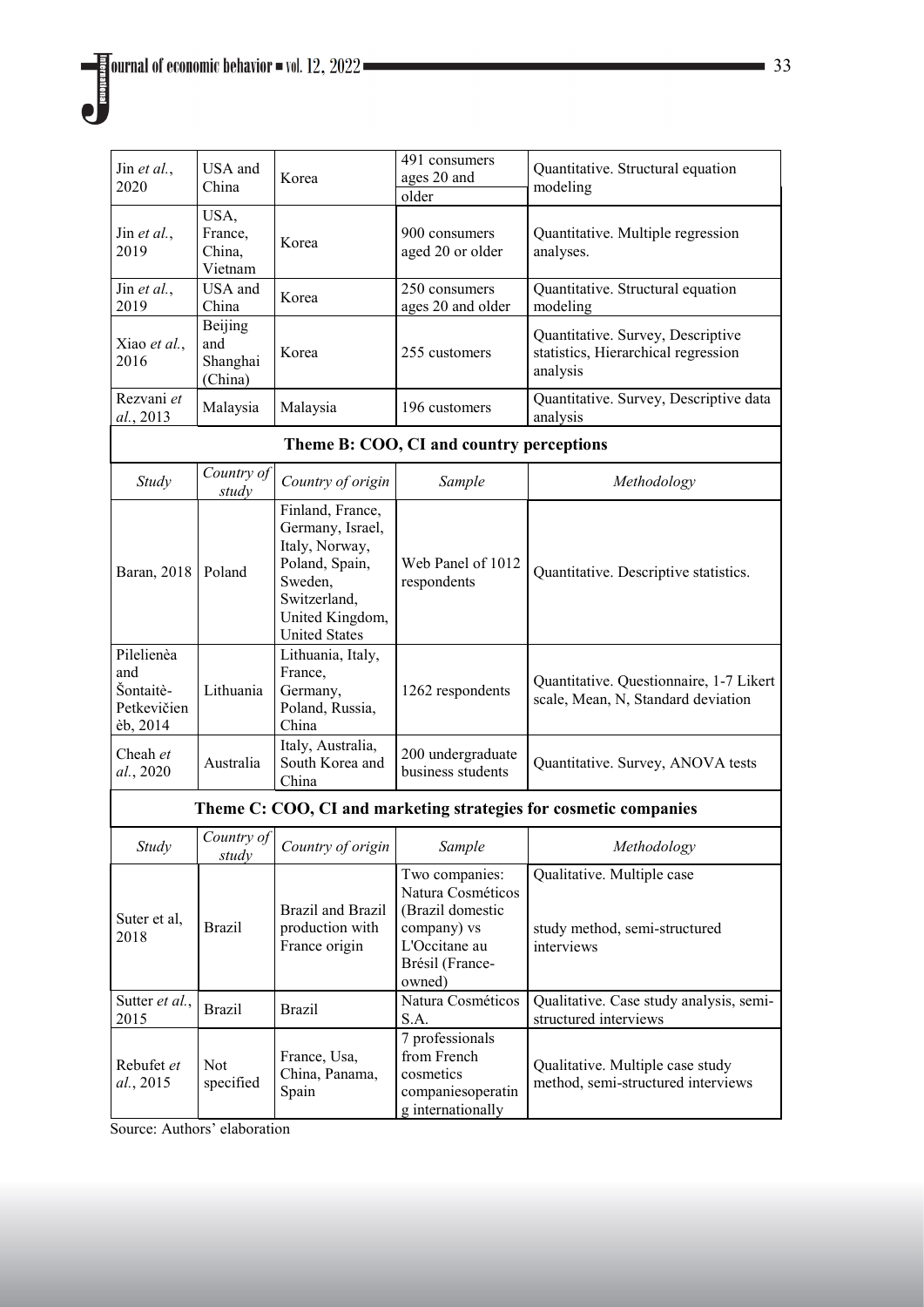#### *3.1 Theme A: COO and purchase behaviour related to cosmetic products*

The first theme includes studies that have used COO (or CI) to explain consumer purchase behaviour. In particular, Zbib and colleagues (2021), with a sample of 300 Lebanese women, showed that taking into account cosmetic products from France and China, the level of involvement that female consumers have towards a given product constitutes an exogenous variable that influences the level of importance of COO in the purchase of cosmetics and in particular skin care products.

They also showed that for products from France, COO information search and change in the perception after trying the product are correlated due to the presence of a halo effect related to French products. Furthermore, they found that COO information search and change in the perception are not correlated when it comes to Chinese products since Lebanese consumers did not change their perception towards the products after discovering their Chinese origin (Zbib et al., 2021).

However, for low involvement product categories such as shampoo, it has been shown that country of origin is not one of the key attributes influencing Lebanese consumer choice (Zbib et al., 2021). This was demonstrated in Lebanon with a sample of 332 shampoo consumers from brands and countries of origin such as Pantene (KSA, France and USA), Sunsilk (Egypt, Turkey and France) and Palmolive (Lebanon, USA and France) (Zbib et al., 2010). Furthermore, taking as reference companies and their countries of origin such as Chanel and France, Hugo Boss and Germany and Ralph Lauren and USA, it was shown that, for a sample of 329 Brazilian students, country of origin has little importance in the purchase of luxury branded perfumes. In this case, price and brand had been considered the factors that most influence the choice (Montanari et al., 2018). In particular, the study showed that only for Chanel the value of country of origin was higher, probably because the brand name communicates the country of origin (Montanari et al., 2018). Furthermore, Hsu and colleagues (2017) demonstrated with a sample of 300 respondents in Taiwan, that perceptions of COO moderate the links between attitude, subjective norm, perceived behavioural control and purchase intention of green skincare products.

Specifically, the relationship between the variables appears to be stronger at high levels of COO perception and weaker at low levels of COO perception (Hsu et al., 2017). In addition, Ishak and colleagues (2019), on a sample of 150 Malaysian high school women, showed that purchasing cosmetic products is part of the 'limited decision-making process' and specifically, in the purchasing process, country of origin obtained a mean value of 3.91 on a Likert scale 1-7 (Ishak et al., 2019).

Moreover, also in Malaysia, with a sample of 227 university students, it was shown that not only country of origin is strongly correlated with both purchase behaviour and brand reputation, but also has a positive influence on brand loyalty when referring to cosmetic products (Azuizkulov, 2013). Moreover, Tjoe and Kim (2016), in their study made a distinction between Country of Origin Image and Country Image, considering the former as the country of manufacturer's products or brand is associated with its home country (Samiee, 1994) and the latter as the set of people's beliefs, images, ideas and impressions about a certain country (Kotler et al., 2002). In particular, they demonstrated, with a sample of 227 respondents, that Country of Origin Image (and not Country Image) significantly influenced consumers' purchase intention towards Korean products in Indonesia.

Moreover, this study also juxtaposes the concept of COO with that of ethnocentrism, as did Marcoux and colleagues (1997) who, with a sample of 265 Polish university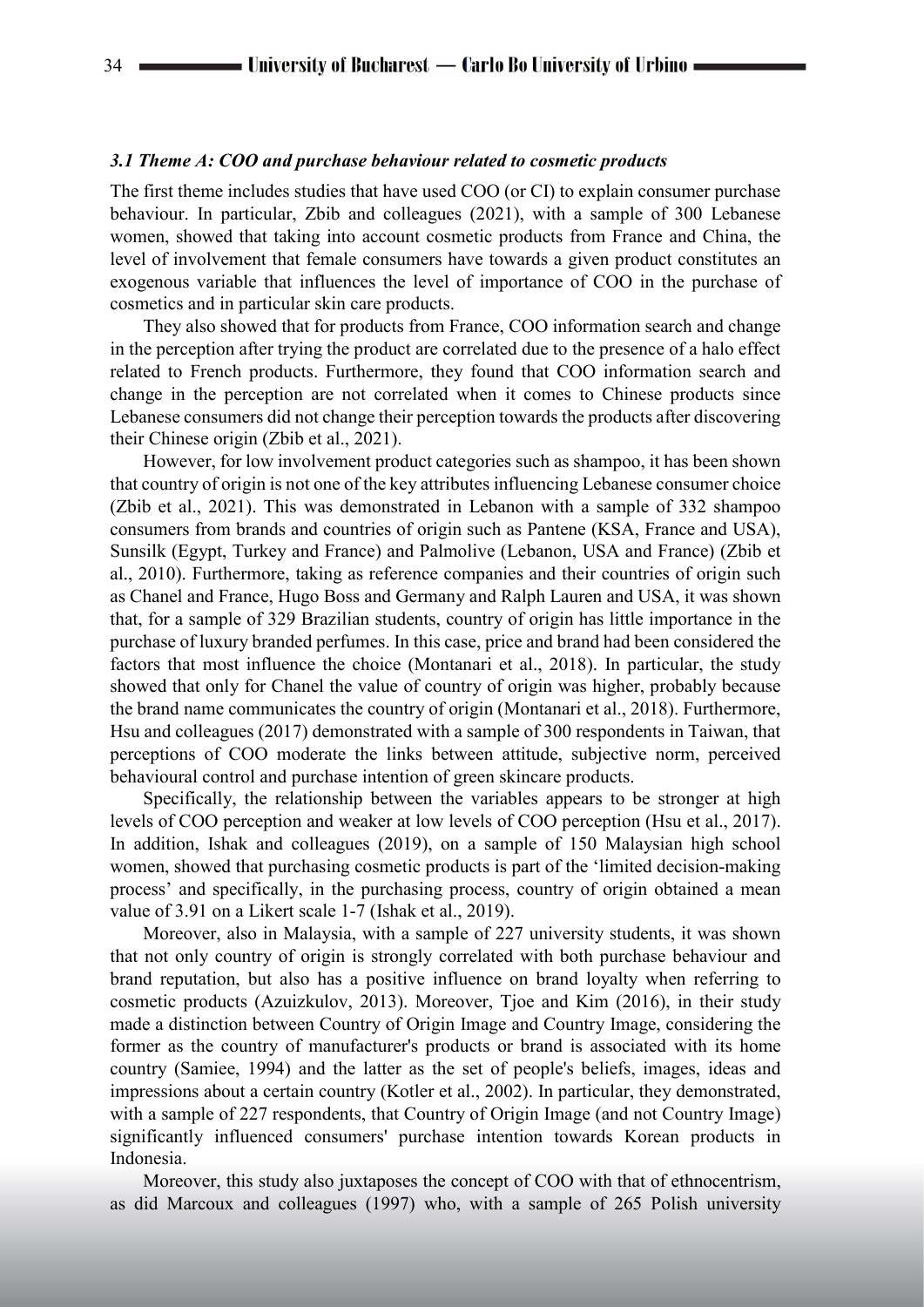students, showed that patriotism is a dimension of ethnocentrism that leads consumers to prefer Polish products, while preference toward Western products is related to the demonstration of social status.

In addition, another study conducted in Malaysia with a sample of 196 consumers showed that patriotism has a strong influence on Malaysian consumers' intention to purchase cosmetic products made in Malaysia (Rezvani et al., 2013). Moreover, Moslehpour and colleagues (2017), by analyzing the key factors influencing the repurchase intention of Korean cosmetic products by 437 Taiwanese consumers, showed that COO significantly influences both word-of-mouth and product repurchase behaviour. In addition, also regarding Korean products, using a sample of 491 American and Chinese consumers aged 20 and older, Jin and colleagues (2020) showed that product-specific country image, also referred to as micro country image had a positive influence on quality ratings of Korean cosmetics in contrast to overall country image (macro country image) and prototypical brand image (e.g. Samsung). However, the same authors (Jin et al., 2019) examined the impact of Korea's macro and micro image and the level of materialism of global consumers on the quality evaluation of Korean cosmetics, a sample of 900 consumers aged 20 or older from the USA, France, China, and Vietnam.

They showed that only in the USA and France was the effect of macro and micro country image on quality evaluation significant, while the impact of micro country image was strong in all four countries. Furthermore, the same authors (Jin et al., 2019) showed with a sample of 250 consumers ages 20 and older, that for the evaluation of the quality of cosmetic products, the positive impact of the macro country image is not valuable, while the pathway related to the cultural phenomenon of the Korean Wave is significant.

Also related to knowledge spillovers, Xiao and colleagues (2016), with a sample of 255 Chinese consumers, stated that cinema, theater and the internet represent sources that have increased knowledge regarding Korean cosmetics. They also verified that the general CI and general product CI of Korea have a positive influence on the Electronic Word-of-Mouth (e-WOM) and purchase intention of Korean cosmetics (Xiao et al., 2016). From these studies, we can see that the COO in some cultural contexts and for some product categories is particularly important in relation to consumer purchasing behaviour, while in others its influence is less. In particular, we notice that cosmetics made in France and Korea are those which have the greatest influence on the purchasing process of consumers in Lebanon, China and Taiwan.

From a cultural point of view, this phenomenon can be traced back to the concept of Mianzi (literally, face) which represents one of the main personality characteristics of the Chinese people and other East Asian peoples (Yang, 1994; Wong & Ahuvia, 1998). According to this cultural characteristic, East Asians tend to own and purchase goods that allow them to achieve a certain social status on which they base their prestige (Yang, 1994), build their reputation (Wong & Ahuvia, 1998), and the way they are accepted by others (Hwang, 1987) by publicly displaying their wealth and willingness to be fashionable. Moreover, particularly for China, these reasons meet explanations in its cultural evolution that started after the death of Mao Tse Tung and the historic entry into the global economy in 1978, which had consequences on the consumption of products and emulation of foreign lifestyles by the Chinese people.

Foreign brands carry a symbolic meaning of modernity and prestige associated with modern and worldly lifestyles (Zhou & Hui, 2003) that meet the desire, particularly of Chinese women, to give birth to the long-suppressed desire to wear fashionable clothes and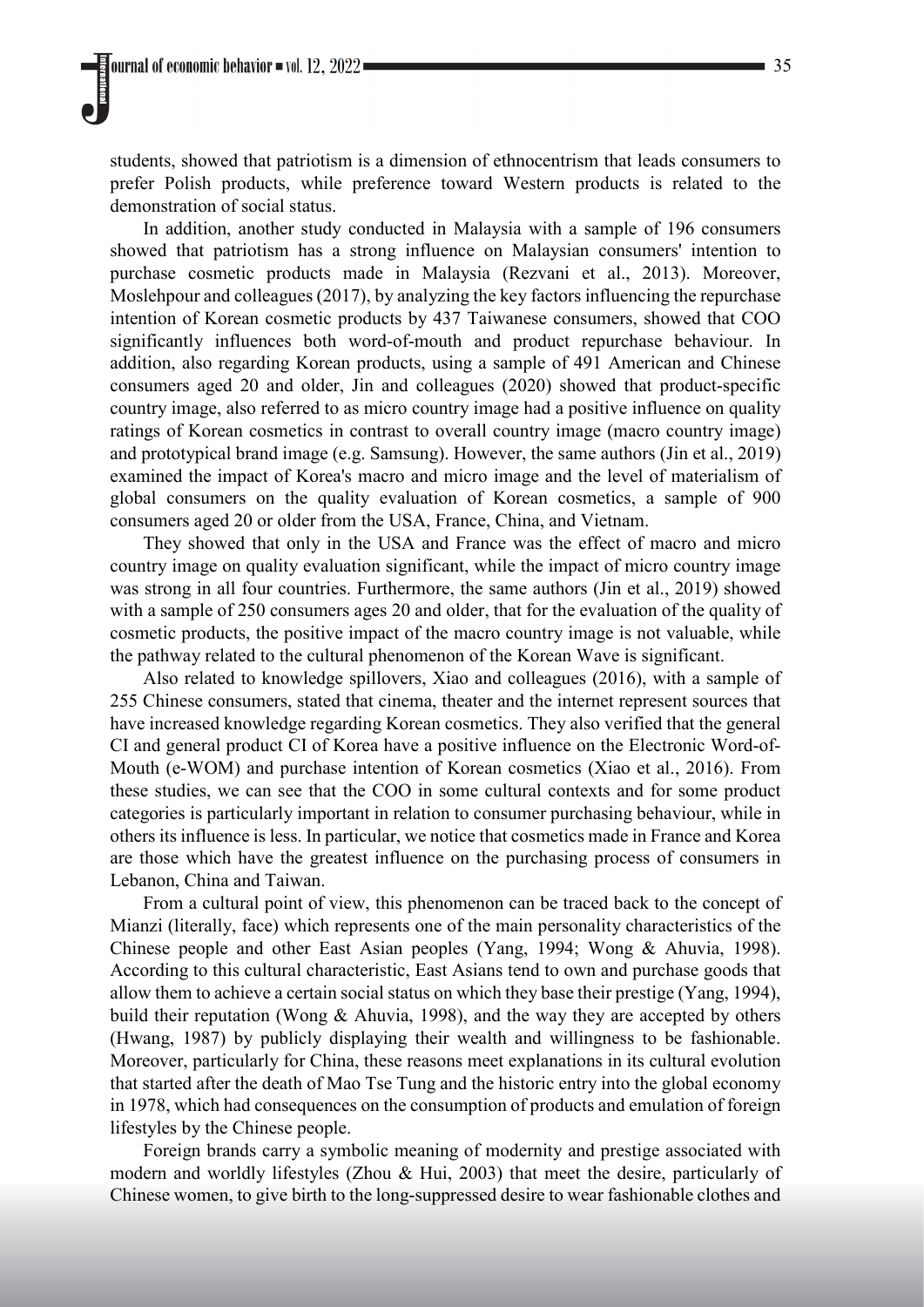cosmetics (Barnes, 2009; Hopkins, 2007). Moreover, the phenomenon of ethnocentrism pushes consumers to prefer products from their own country as in the case of Poland, where, from a cultural perspective, national pride and entity influence people's attitudes and consumer purchasing behaviour (Huddleston et al., 2001; Kubacki & Skinner, 2006; Siemieniako et al., 2011).

However, for both product categories with less involvement, such as shampoo, and some perfumes, country of origin is not one of the key attributes that influence consumer choice in some cultural contexts such as Lebanon and Brazil, confirming that from a cultural perspective, country of origin takes on different meanings in relation to the product, cultural context, and country appeal. Finally, related to this result, in this theme we can see that culture plays an important role in consumer preferences and purchase process in different countries.

#### *3.2 Theme B: COO and country perception in relation to cosmetic products*

The second theme encompasses studies that have linked COO concepts to consumers' perceptions of a given country. A study by Baran (2018) conducted in Poland and based on a web panel of 1012 Polish internet users, showed that more than 30% respondents when thinking about features such as safety of using and low price of a cosmetic product refer to Poland. When they refer to the naturalness of cosmetic products, they refer not only to Poland, but also to Finland. When instead they think of prestige, they associate this characteristic with cosmetic products from France. They also associate France with high prices, along with the United Kingdom, Switzerland and the USA. However, with smaller percentages, high quality of ingredients (24.5%) and effectiveness (24.9%) are associated with Germany, pleasure of using (18.6%) with France, mediocrity (27.7%) with Israel and innovativeness (18.0%) with United States of America (Baran, 2018). In addition, another study conducted in Lithuania with a sample of 1262 cosmetic consumers identified three groups of country-of-origin based on their attractiveness. Specifically, France and Germany were classified as attractive country-of-origin, Italy and Lithuania as neutral country-of-origin and finally Russia, Poland and China as unattractive country-of-origin (Pilelienèa et al, 2014).

Finally, Cheah and colleagues (2020), with a sample of 200 undergraduate business students in a large university in Australia, showed that regarding Australian, Italian, Korean, and Chinese-branded perfumes, no country-of-origin of these perfumes is a means of achieving status. However, among the various perfumes, Australian perfumes have been considered reliable and belonging to the emerging markets of their industry (Cheah et al., 2020).

Regarding this second theme, we can note that with regard to the perceptions of the various countries, French origin has its attractiveness in the cosmetic industry. Moreover, a form of patriotism also emerges in studies belonging to this second theme when we consider that Polish consumers perceive cosmetics from Poland as safe to use and when Australian consumers consider perfumes made in Australia as reliable and up-to-date.

From a cultural point of view, regarding the ethnocentrism of Polish consumers the same reflections indicated in the previous theme are valid, while that found in Australian consumers confirms the results of previous studies in which it is shown that they tend to purchase local products with high frequency, especially if they belong to categories of high symbolic impact, as cosmetics are (Strizhakova & Coulter, 2015).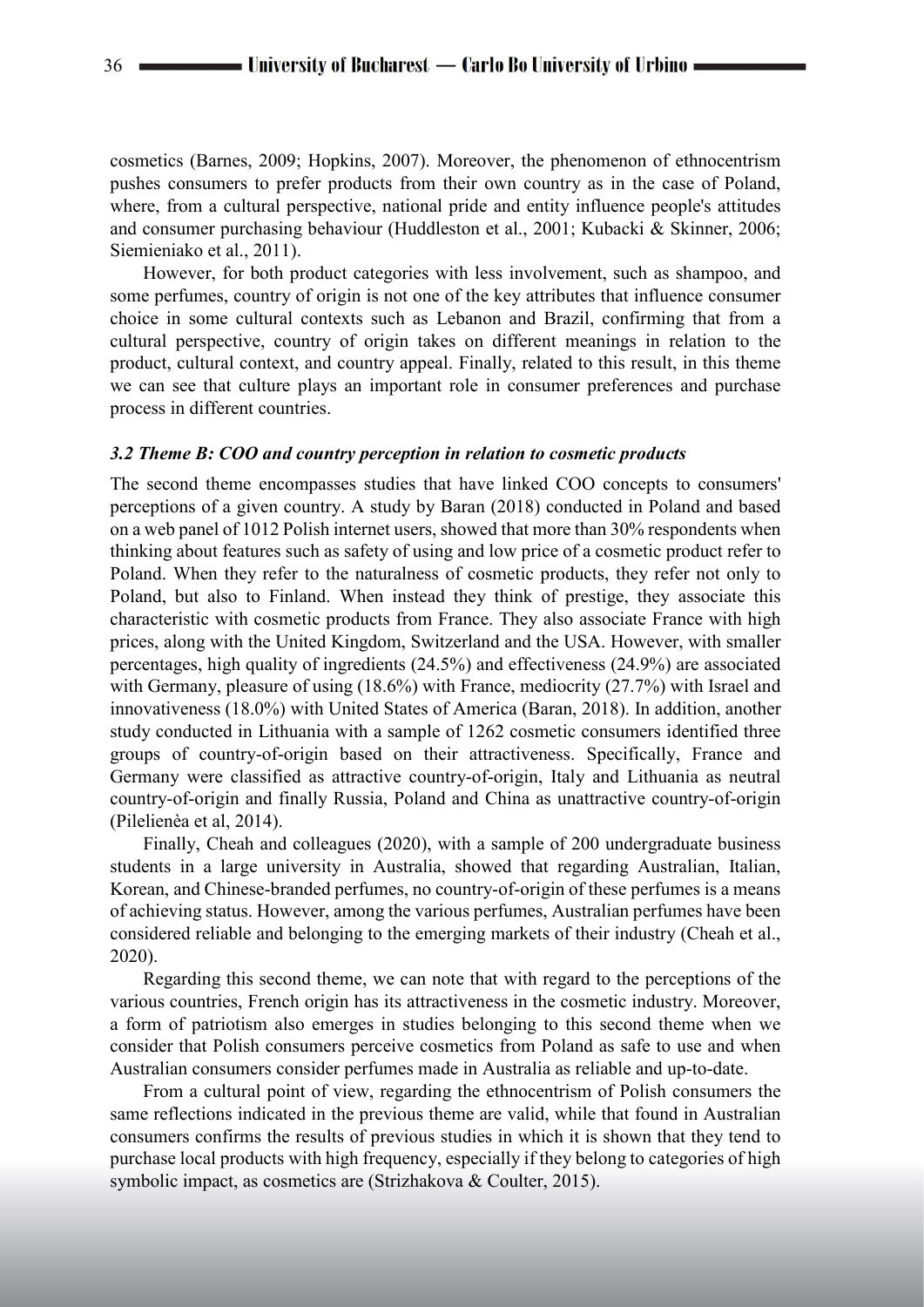## *3.3 Theme C: COO and marketing strategies for cosmetic companies*

The third theme refers to the marketing strategies adopted across firms to show the COO. In particular, a study conducted in Brazil with a sample of two companies, a Brazil domestic company (Natura Cosméticos) and a France-owned company (L'Occitane au Brésil) identified six tools that companies can use to communicate brand values using the concept of country image associated with the country of origin (Suter et al., 2018). Specifically, the six tools refer to the country's natural resource properties, cultural resources (e.g., related to lifestyles), employee training on the importance of the Country Image for the brand, textual elements referring to the country (such as language and typical expressions), visual elements (e.g., images of the country, flag, landscapes and typical symbols, use of the country's name on staff uniforms) and sensory experiences (e.g. listening to country music on the website and in stores, in-store scents and essences, and packaging that evokes the country by touch).

Another study refers to the country-of-origin image using the Brazilian company Natura Cosméticos as a sample as well (Sutter et al., 2015). The study shows that the company leverages the country-of-origin image when implementing its international differentiation strategy.

Population, economy and politics, sports and arts, nature and lifestyle are the five elements that represent Brazil's image and Natura makes use of different nuances. In particular, the company chooses to base its strategy on themes related to nature, relationships and the friendliness of the country and the Brazilian people while avoiding stereotypes such as soccer, sensuality, samba and the beach (Sutter et al., 2015). Finally, a further study with a sample of seven professionals representing French cosmetics companies that operate internationally (France, USA, China, Panama and Spain), showed that the country of origin is communicated through labels, symbols, commercial discourse and strategies that emphasize the French origin of the products, which represents a real added value (Rebufet et al., 2015).

In addition, the study points out that communication based on these elements is more widely used by small and medium-sized businesses than larger ones. This is because small and medium-sized companies use logos that contain graphic elements evoking France (for example, a stylized Eiffel Tower) more freely than larger companies with an international character, which are often limited to displaying only a few elements such as the name of the city under the brand name (Rebufet et al., 2015). From this third theme it emerges that COO communication represents a valid item in the marketing strategies not only of large multinational companies, but also of small companies that want to open up paths in international markets.

# **4. Conclusions**

This study aims to provide a comprehensive view regarding the impact of COO in the cosmetics industry in relation to products from different countries and cultural contexts through a systematic literature review. We can see that it is a topic not very studied, but for our analysis twenty studies were collected and classified into three themes: COO and purchase behavior related to cosmetic products (Theme A), COO and country perception in relation to cosmetic products (Theme B), COO and marketing strategies for cosmetics companies(Theme C).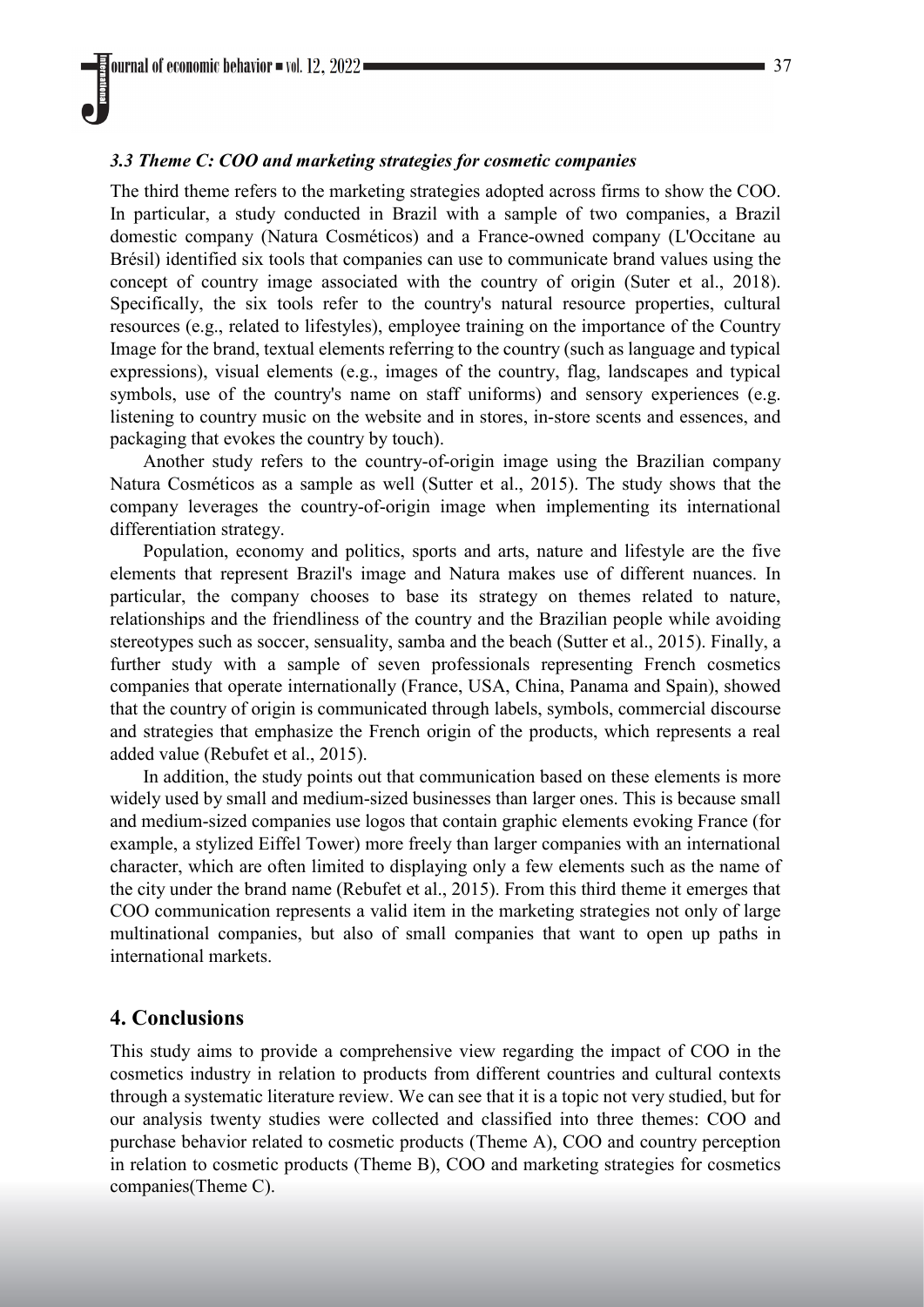Among the main results, it emerges that COO has a higher value when attributed to cosmetic products with higher emotional value, such as perfumes (Kalicharan, 2014; Montanari et al., 2018; Cheah et al., 2020), and a lower value for cosmetic products with lower emotional value, such as shampoo (Zbib et al., 2010). Furthermore, we can see that cosmetic products from France and Korea have great appeal in many cultural contexts and that in some cultures patriotism often leads consumers to prefer products from their own country (as in Poland).

This means that the COO is linked to the culture of a people, its history and its traditions that affect the purchasing behaviour of consumers. As a matter of fact, consumers choose the products they want both on the basis of the product's characteristics, such as quality and price, and on the basis of its symbolic value. The former is the case of Polish consumers who base their purchases more on the perceived quality than on the origin of the product. However, the strong ethnocentrism belonging to their culture pushes them towards quality products made in their country (Huddleston et al., 2001).

The second is the case of Chinese and other East Asian consumers, who tend to prefer foreign products with a strong symbolic value, such as French brand cosmetics, in order to feel more integrated into society (Wong & Ahuvia, 1998). It also emerges that COO communication is a viable marketing strategy for companies from countries with strong cosmetic traditions.

Since the results of this study show how culture influences consumption choices in relation to the origin of products, they are of value not only to scholars of Cross-Cultural Management and Marketing, but also to managers of cosmetics companieswho intend to use the country of origin and the image of the country to communicate the company brand. However, our review also has limitations. First, this study is limited to analyzing peerreviewed journal articles in a preferential manner, with the exception of only one book chapter that is strongly aligned with other research criteria. In addition, all selected studies were in English.

Therefore, it would be interesting for other authors to conduct a review including other studies, for example submitted to conferences and written in languages other than English. However, although our study is based on a replicable research protocol it is appropriate for other researchers to evaluate a random sample of the coded articles to verify their validity (Ryan & Bernard, 2003).

Despite these limitations, the originality of this study fills a gap in the literature related to COO and the cosmetics industry by also analyzing the phenomenon integrating a cross cultural perspective. In addition, our study points to multiple opportunities for future research without claiming to be exhaustive. Regarding theme A, for further future studies it would be interesting to study the influence of patriotism in other cultural contexts such as Italy (or other Western European countries) and also how the 'Made in' influences the purchasing process of foreign consumers in relation to cosmetic products.

Further quantitative studies could consider the frequency and willingness to purchase products from one's home country by measuring patriotism through specific variables and questionnaires (Schatz et al., 1999; Davidov, 2009). In this way, patriotism could be used as a mediator between the perception of COO and the actual purchase of products by the end consumer.

On the other hand, with regard to theme B, it would be interesting to discover how, contrary to the studies examined, French consumers perceive cosmetic products from other countries. In this case, both qualitative studies could help to explore the phenomenon more,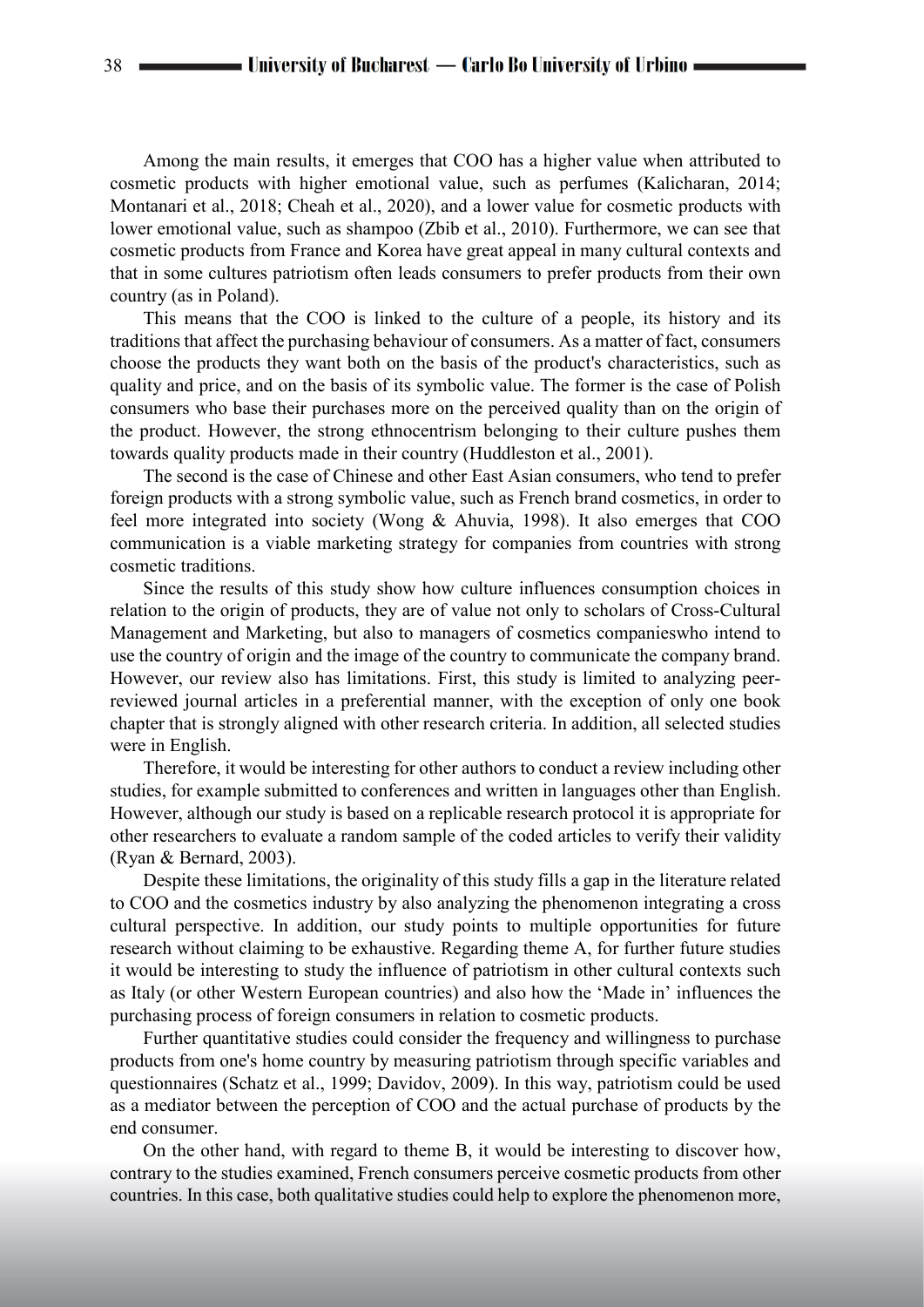and quantitative studies could confirm hypotheses by using the COO of cosmetic products as a moderator or mediator for some psychological variables, such as materialism (Richins & Dawson, 1992; Griffin et al., 2004; Kilbourne et al., 2005) and face (Ho, 1976; Hwang, 1987; Markus & Kitayama, 1991; Liao & Wang, 2009). Studies of this kind could play on the role of the perception of a given country (such as France for its elegance and Italy for its 'Italian style') plays when considering a given product category, cosmetics in our case, and purchase choices.

Moreover, regarding theme C, it would be interesting to conduct a qualitative study both for a Korean company and for SMEs in other countries where small entrepreneurship is strongly present, such as Italy. Furthermore, it would be interesting to conduct quantitative studies on samples of multiple companies to build theoretical models related to COO communication in different countries. These theoretical models could contain objective variables to explain different marketing strategies related to COO, such as storytelling and sales staff expertise in the process of communicating and selling products within stores.

Finally, further studies could investigate the misuse of the COO, as in the case of 'Italian Sounding' (Francioni & Albanesi, 2017) associated with cosmetic products. In this way, the negative effect it might have in the long term with respect to the perception of certain products in both richer and poorer countries or, simply in different cultural contexts could be assessed. In fact, studies of this kind could not only give further explanations to the ethical problems related to this unfair phenomenon, but also shed light on the cultural differences in different countries.

In addition, further studies could address the emotional component related to COO (Septianto et al., 2020) by analyzing the moderating effect of COO in situations where consumer purchasing behaviour is analyzed with reference to cosmetics from high and low appeal countries. Finally, from a practical point of view, this study also offers important insights for managers of cosmetics companieswho want to develop international trade by using the COO as a tool on which to base a communication strategy, both on the side of promotion and sales in their physical stores. In this vein, an integrated marketing strategy could be useful to effectively communicate the COO through symbols that remind the culture of the specific country. Nevertheless, it is advisable to communicate the elements of the COO in a dynamic and proactive way, in line with the demands of new markets.

Very often, companies tend to use COO-related artifacts in a passive manner, for example by using 'made in' lettering and images such as the flag. Although these elements have the ability to inform about the origin of the product, they have low informational power towards customers in young and dynamic markets (Checchinato et al., 2013). For companies engaged in selling products in new foreign markets that want to leverage the COO, it is important to actively explain the value and characteristics of their country. In this sense, when basing communication on the COO, brand image should not be neglected, but a type of communication capable of integrating both aspects should be implemented. In addition, the tool of storytelling could help to proactively communicate the value of the COO by linking it to products and the brand.

Furthermore, it would be important to leverage the store windows, the internal environment of the stores and the sales staff, which play an important role in attracting consumers to come in and be accompanied in their shopping experience. In this sense, greater involvement of sales staff in telling the product story based on the COO's assurances and, at the same time, the brand would help to entertain the customer and positively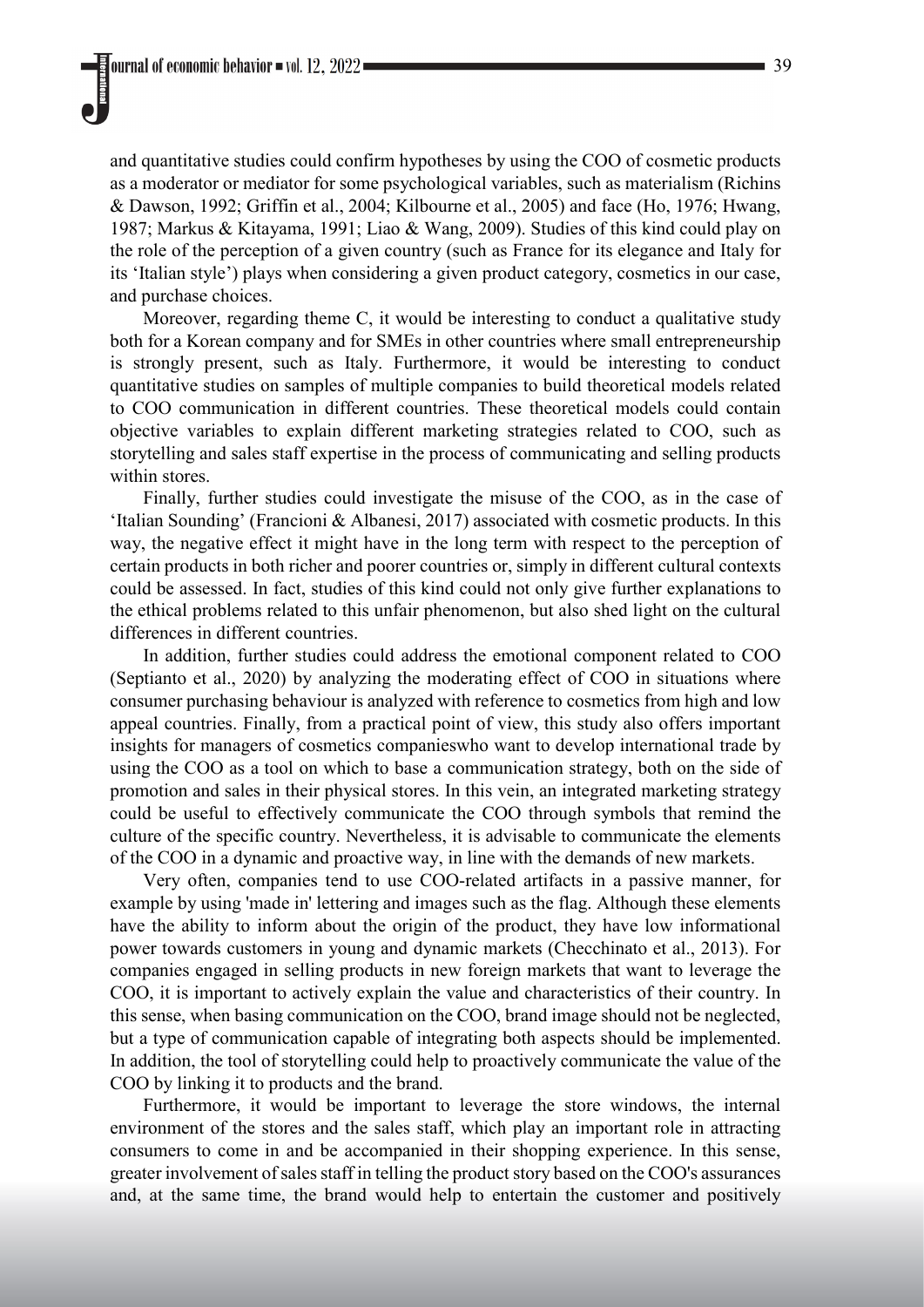influence the buying behaviour. Moreover, the tool of storytelling could help to proactively communicate the value of the COO by linking it to products and the brand. Furthermore, it would be important to leverage the store windows, the internal environment of the stores and the sales staff, which play an important role in attracting consumers to come in and be accompanied in their shopping experience. In this sense, greater involvement of sales staff in telling the product story based on the COO's assurances and, at the same time, the brand would help to entertain the customer and positively influence his or her buying behaviour.

In light of the above and further linking practice with theory, future studies could use high-appeal cosmetic stores, such as those selling French products, in various cultural contexts (e.g., Asian or European) as a research sample. In doing so, they could further confirm the best practices discussed in this paper and enrich the literature with new evidence.

# **References**

- 1. Allred, A., Chakraborty, G., & Miller, S. J. (2000). Measuring images of developing countries: a scale development study. *Journal of Euromarketing, 8(3),* 29-49.
- 2. Azuizkulov, D. (2013). Country of origin and brand loyalty on cosmetic products among Universiti Utara Malaysia students. *Atlantic Review of Economics, 2.*
- 3. Bannister, J. P., & Saunders, J. A. (1978). UK consumers' attitudes towards imports: the measurement of national stereotype image. *European Journal of marketing*.
- 4. Baran, R. (2018). Characteristics of cosmetic brands by country of origin according to the opinion of polish consumers. *Central European Management Journal, 26(3),* 2-13.
- 5. Barnes, B.R., Siu, N.Y.L., Chan, S.S.Y., (2009). "Exploring cosmetics advertising in southern China", *International Journal of Advertising, 28 (2),* 369-393.
- 6. Checchinato, F., Hu, L., & Vescovi, T., (2013). The communication of foreign products in China through the store: an empirical analysis. *International Journal of Economic Behavior (IJEB), 3(1),* 41-57.
- 7. Cheah, I., Shimul, A.S. and Ming Man, M.H., (2020). Young consumer's attitude toward local versus foreign luxury brands. *Journal of Global Fashion Marketing, 11(4),* 397-412.
- 8. Chen, C.Y., Mathur, P. and Maheswaran, D., (2014). The effects of country-related affect on product evaluations. *Journal of Consumer research, 41(4),* 1033-1046.
- 9. Davidov, E., (2009). Measurement equivalence of nationalism and constructive patriotism in the ISSP: 34 countries in a comparative perspective. *Political Analysis, 17(1),* 64-82.
- 10. De Nisco, A., & Mainolfi, G. (2016). Competitiveness and foreign perception of Italy and made in Italy on the emerging markets. *Rivista Italiana di Economia, Demografia e Statistica-Italian Review of Economics, Demography and Statistics*, *70*(3), 15-28.
- 11. Francioni, B., & Albanesi, G., (2017). The Italian Sounding Phenomenon: The Case Of Germany. *International Journal of Economic Behavior (IJEB), 7(1),* 39-50.
- 12. Griffin, M., Babin, B. J., & Christensen, F., (2004). A cross-cultural investigation of the materialism construct: Assessing the Richins and Dawson's materialism scale in Denmark, France and Russia. *Journal of Business Research, 57(8),* 893-900.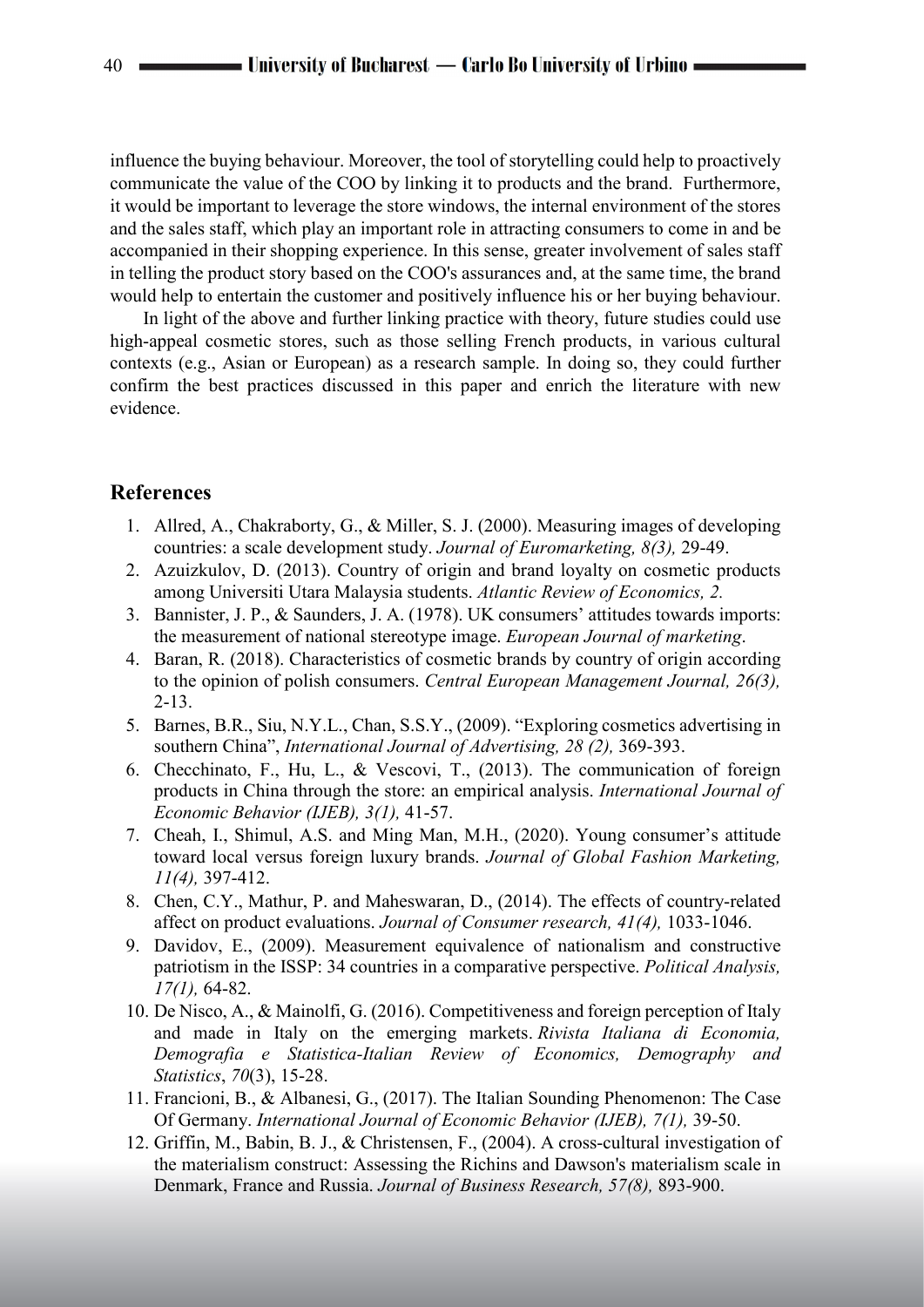- 13. Gürhan-Canli, Z. and Maheswaran, D., (2000). Determinants of country-of-origin evaluations. *Journal of Consumer Research, 27(1),* 96-108.
- 14. Hamzaoui, L. and Merunka, D., (2006). The impact of country of design and country of manufacture on consumer perceptions of bi‐national products' quality: an empirical model based on the concept of fit. Journal of consumer marketing.
- 15. Han, C.M., (1989). Country image: halo or summary construct?. *Journal of marketing research, 26(2),* 222-229.
- 16. Ho, D.Y.F., (1976). On the concept of face. American journal of sociology, 81(4), 867-884.
- 17. Hopkins, B.E., (2007). Western cosmetics in the gendered development of consumer culture in China. *Feminist Economics, 13(3-4),* 287-306.
- 18. Hsu, C.L., Chang, C.Y. and Yansritakul, C., (2017). Exploring purchase intention of green skincare products using the theory of planned behavior: Testing the moderating effects of country of origin and price sensitivity. *Journal of Retailing and Consumer Services, 34,* 145-152.
- 19. Huddleston, P., Good, L.K. and Stoel, L., (2001). Consumer ethnocentrism, product necessity and Polish consumers' perceptions of quality. *International Journal of Retail & Distribution Management.*
- 20. Hwang, K.K., (1987). Face and favor: The Chinese power game. *American journal of Sociology, 92(4)*, 944-974.
- *21.* Ishak, S., Omar, A.R.C., Khalid, K., Ghafar, I.S.A. and Hussain, M.Y., (2019). Cosmetics purchase behavior of educated millennial Muslim females*. Journal of Islamic Marketing.*
- *22.* Jin, B., Yang, H. and Kim, N., (2019). Prototypical brands and cultural influences: Enhancing a country's image via the marketing of its products. *Management Decision.*
- 23. Jin, B.E., Kim, N.L., Yang, H. and Jung, M., (2019). Effect of country image and materialism on the quality evaluation of Korean products: empirical findings from four countries with varying economic development status. *Asia Pacific Journal of Marketing and Logistics*.
- 24. Jin, B.E., Yang, H. and Kim, N.L., (2020). The role of Korean prototypical brand image in shaping country image and quality evaluations: a cross-cultural examination. *Journal of Fashion Marketing and Management: An International Journal*.
- 25. Josiassen, A. and Harzing, A.W., (2008). Comment: Descending from the ivory tower: reflections on the relevance and future of country-of-origin research. *European Management Review, 5(4)*, 264-270.
- 26. Kalicharan, H.D. (2014). The effect and influence of country-of-origin on consumers perception of product quality and purchasing intentions. *International Business & Economics Research Journal (IBER), 13(5),* 897-902.
- 27. Kilbourne, W., Grünhagen, M., & Foley, J. (2005). A cross-cultural examination of the relationship between materialism and individual values*. Journal of Economic Psychology, 26(5),* 624-641.
- 28. Klein, J.G., Ettenson, R. and Morris, M.D. (1998). The animosity model of foreign product purchase: An empirical test in the People's Republic of China. *Journal of marketing, 62(1),* 89-100.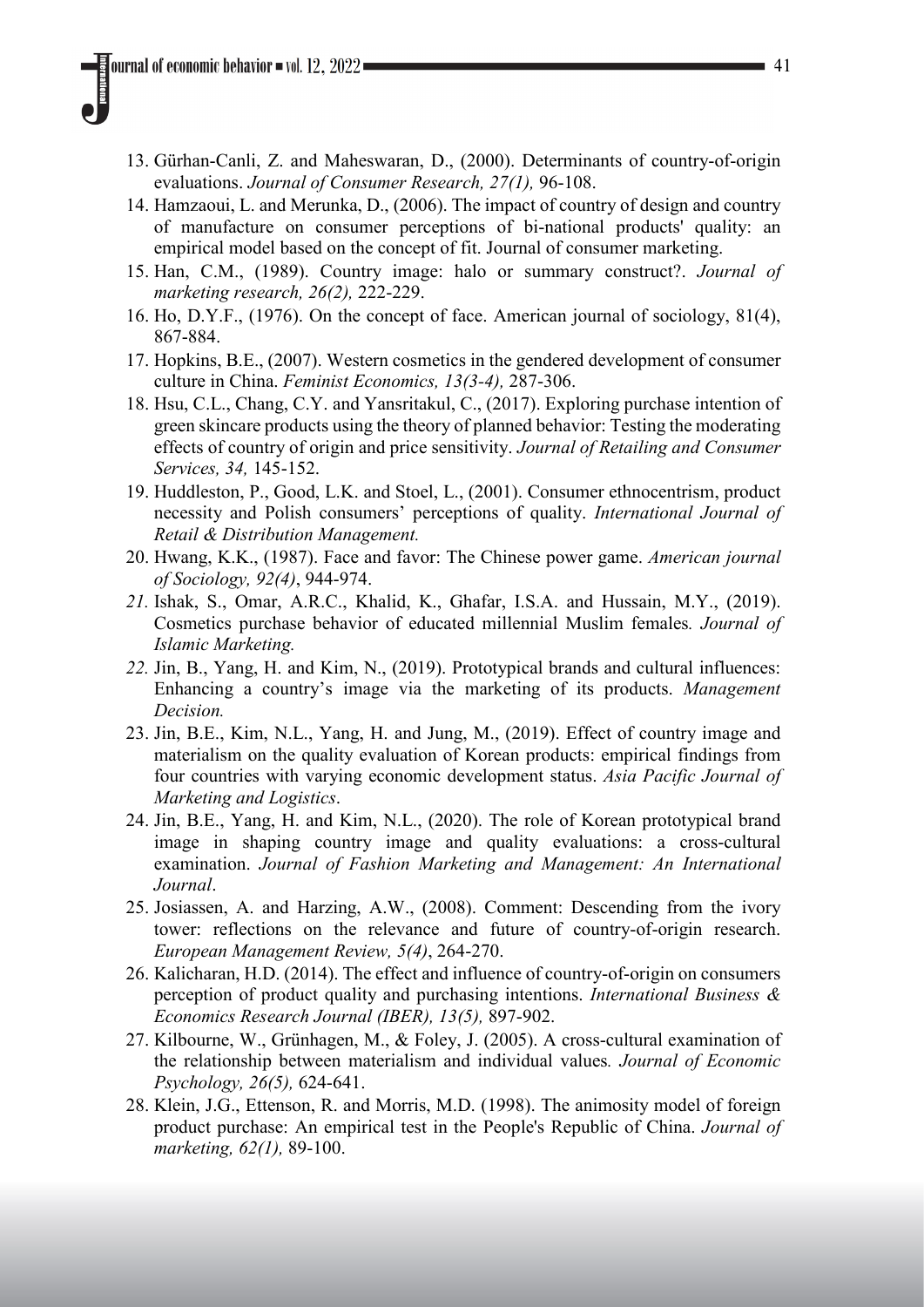- 29. Kotler, P. and Gertner, D. (2002). Country as brand, product, and beyond: A place marketing and brand management perspective. *Journal of brand management, 9(4),* 249-261.
- 30. Kubacki, K. and Skinner, H. (2006). Poland: Exploring the relationship between national brand and national culture. *Journal of Brand Management, 13(4),* 284-299.
- 31. Liao, J. and Wang, L. (2009). Face as a mediator of the relationship between material value and brand consciousness*. Psychology & marketing, 26(11),* 987-1001.
- 32. Maheswaran, D. (1994). Country of origin as a stereotype: Effects of consumer expertise and attribute strength on product evaluations. *Journal of consumer research, 21(2),* 354-365.
- 33. Marcoux, J.S., Filiatrault, P. and Cheron, E. (1997). The attitudes underlying preferences of young urban educated Polish consumers towards products made in western countries. *Journal of International Consumer Marketing, 9(4),* 5-29.
- 34. Markus, H. R., & Kitayama, S. (1991). Culture and the self: Implications for cognition, emotion, and motivation. *Psychological review, 98(2),* 224.
- 35. Martin, I.M. and Eroglu, S. (1993). Measuring a multi-dimensional construct: Country image. *Journal of business research, 28(3),* 191-210.
- 36. Montanari, M.G., Rodrigues, J.M., Giraldi, J.D.M.E. and Neves, M.F. (2018). Country of origin effect: a study with Brazilian consumers in the luxury market. BBR. *Brazilian Business Review, 15*, 348-362.
- 37. Moslehpour, M., Wong, W.K., Van Pham, K. and Aulia, C.K. (2017). Repurchase intention of Korean beauty products among Taiwanese consumers. *Asia Pacific Journal of Marketing and Logistics*.
- 38. Munjal, V. (2014). Country of origin effects on consumer behavior. *Available at SSRN 2429131*.
- 39. Nagashima, A. (1970). A comparison of Japanese and US attitudes toward foreign products. *Journal of marketing, 34(1),* 68-74.
- 40. Petticrew, M. and Roberts, H. (2008). Systematic reviews in the social sciences: A practical guide. *John Wiley & Sons.*
- 41. Pilelienė, L. and Šontaitė-Petkevičienė, M. (2014). The effect of country-of-origin on beauty products choice in Lithuania. *Procedia-social and behavioral sciences, 156*, 458-462.
- 42. Podsakoff, P.M., MacKenzie, S.B., Bachrach, D.G. and Podsakoff, N.P. (2005). The influence of management journals in the 1980s and 1990s. *Strategic Management Journal, 26(5),* 473-488.
- 43. Rebufet, M., Loussaief, L. and Bacouël-Jentjens, S. (2015). Does the Country of Origin Matter for Cosmetics? The "Made in France" Argument. In *Advertising Confluence: Transitioning Marketing Communications into Social Movements* (pp. 45-60). Palgrave Pivot, New York.
- 44. Rezvani, S., Rahman, M.S., Dehkordi, G.J. and Salehi, M. (2013). Consumers' perceptual differences in buying cosmetic products: Malaysian perspective. *World Applied Sciences Journal, 26(6)*, 808-816.
- 45. Richins, M. L., & Dawson, S. (1992). A consumer values orientation for materialism and its measurement: Scale development and validation. *Journal of consumer research, 19(3)*, 303-316.
- 46. Roth, M.S. and Romeo, J.B. (1992). Matching product catgeory and country image perceptions: A framework for managing country-of-origin effects. *Journal of international business studies, 23(3),* 477-497.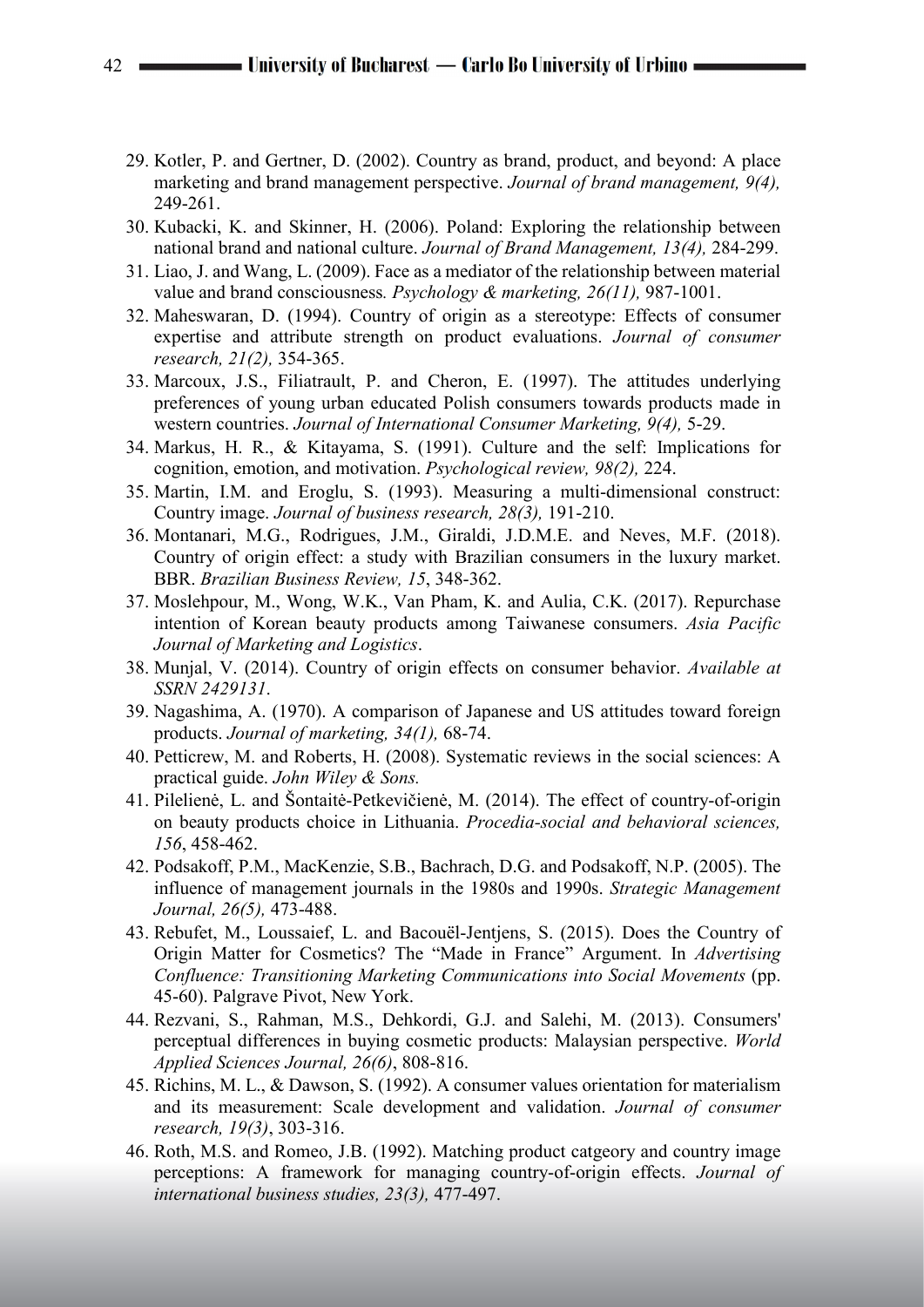- 47. Ryan, G.W. and Bernard, H.R. (2003). Techniques to identify themes. *Field methods, 15(1)*, 85-109.
- 48. Samiee, S. (1994). Customer evaluation of products in a global market. *Journal of international business studies, 25(3),* 579-604.
- 49. Schatz, R. T., Staub, E., & Lavine, H. (1999). On the varieties of national attachment: Blind versus constructive patriotism. *Political psychology, 20(1),* 151-174.
- 50. Schooler, R.D. (1965). Product bias in the Central American common market. *Journal of marketing research, 2(4),* 394-397.
- 51. Septianto, F., Chiew, T.M. and Thai, N.T. (2020). The congruence effect between product emotional appeal and country-based emotion: The moderating role of country-of-origin. *Journal of Retailing and Consumer Services, 52,* 101916.
- *52.* Siemieniako, D., Kubacki, K., Glińska, E. and Krot, K. (2011). National and regional ethnocentrism: a case study of beer consumers in Poland. *British Food Journal.*
- 53. Strizhakova, Y. and Coulter, R.A. (2015). Drivers of local relative to global brand purchases: A contingency approach. *Journal of International Marketing, 23(1),* 1-22.
- 54. Strutton, D., True, S.L. and Rody, R.C. (1995). Russian consumer perceptions of foreign and domestic consumer goods: An analysis of country-of-origin stereotypes with implications for promotions and positioning. *Journal of Marketing Theory and Practice, 3(3),* 76-87.
- 55. Suter, M.B., Giraldi, J.D.M.E., Borini, F.M., MacLennan, M.L.F., Crescitelli, E. and Polo, E.F. (2018). In search of tools for the use of country image (CI) in the brand. *Journal of Brand Management, 25(2),* 119-132.
- *56.* Sutter, M., MacLennan, M.L., Fernandes, C. and Oliveira Jr, M. (2015). Country of origin image and foreign markets strategy: Analysis of the Brazilian cosmetics company Natura. *Revista Brasileira de Marketing, 4(3).*
- 57. Tjoe, F.Z. and Kim, K.T. (2016). The effect of Korean Wave on consumer's purchase intention of Korean cosmetic products in Indonesia. *The Journal of Distribution Science, 14(9)*, 65-72.
- 58. Tranfield, D., Denyer, D. and Smart, P. (2003). Towards a methodology for developing evidence‐informed management knowledge by means of systematic review. *British journal of management, 14(3),* 207-222.
- 59. Verlegh, P.W. and Steenkamp, J.B.E. (1999). A review and meta-analysis of countryof-origin research. *Journal of economic psychology, 20(5),* 521-546.
- 60. Wong, N.Y. and Ahuvia, A.C. (1998). Personal taste and family face: Luxury consumption in Confucian and Western societies. *Psychology & Marketing, 15(5),* 423-441.
- 61. Xiao, Z., Zhang, J., Li, D. and Samutachak, B. (2016). The effect of e-WOM on country image and purchase intention: an empirical study on Korean cosmetic products in China. *International Journal of Services Technology and Management, 22(1-2)*, 18-30.
- 62. Yagci, M.I. (2001). Evaluating the effects of country-of-origin and consumer ethnocentrism: A case of a transplant product. *Journal of International Consumer Marketing, 13(3)*, 63-85.
- *63.* Yang, M.M.H. (1994). Gifts, favors, and banquets: The art of social relationships in China. *Cornell University Press.*
- 64. Zbib, I., Ghaddar, R., Samarji, A. and Wahbi, M. (2021). Examining Country of Origin Effect among Lebanese Consumers: A Study in the Cosmetic Industry. *Journal of International Consumer Marketing, 33(2),* 194-208.